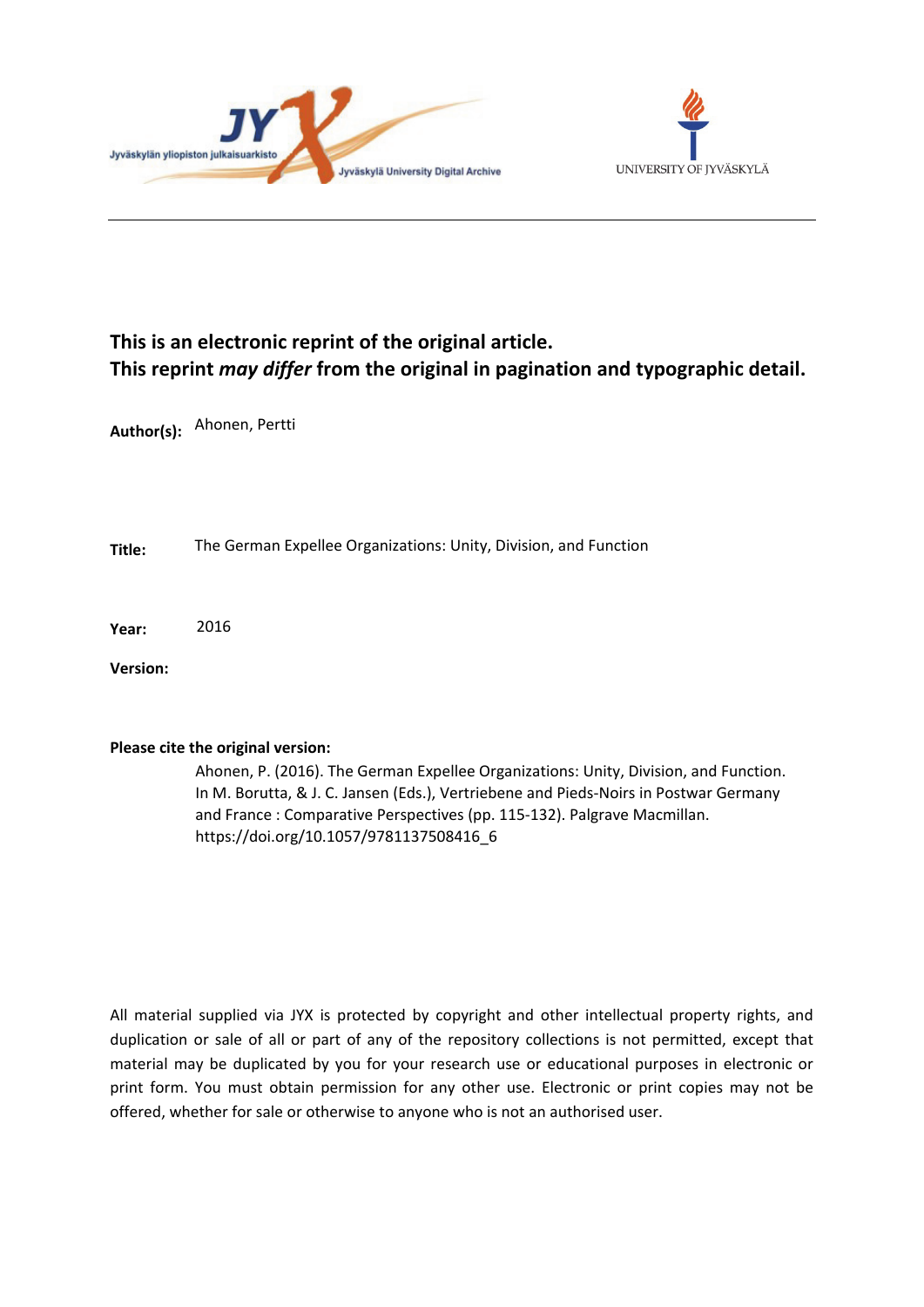## **The German Expellee Organizations**

#### **Unity, Division, and Function**

#### Pertti Ahonen

In the early twenty-first century, the German expellee organizations (*Vertriebenenverbände*) are typically portrayed as a united entity, at least in the wider public realm. The dominance of the umbrella group *Bund der Vertriebenen* (BdV) tends to foster the perception that the German expellee lobby is a homogeneous and cohesive bloc, focused on promoting shared political goals. This has been evident, for instance, in the media coverage of the prolonged controversy about the proposed establishment of a Center Against Expulsions in Berlin, in which the BdV's statements have generally been taken to represent the expellee movement as a whole.<sup>1</sup>

But how correct is that interpretation, particularly in a longer historical perspective, stretching back to the rise of the expellee organizations from the late 1940s? What principal organizations emerged among the German expellees? How united or divided have these organizations been? How representative have they been, vis-à-vis their presumed followers? What broader functions have they served, among the expellees and in wider society? These are the questions that this chapter addresses. It starts with a concise overview of the main German expellee organizations and their development and proceeds to wider observations about the unity, divisions, representativeness, and functions of these organizations. It also attempts to highlight some parallels and contrasts between these groups and the *pied-noir* organizations in France.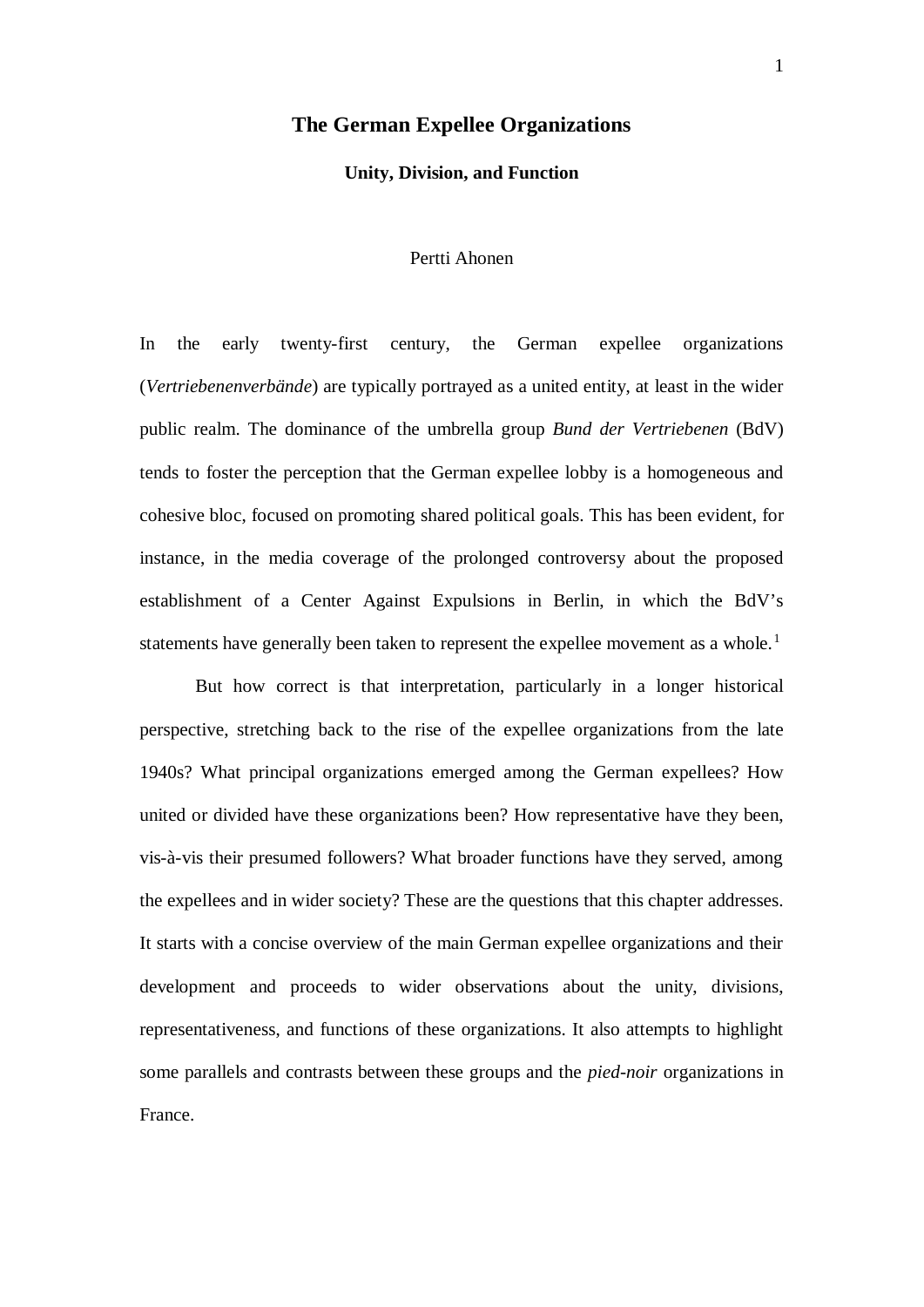#### **The development of the main expellee organizations**

The roots of the German expellee lobby lie in a setting very different from that of France's *pied-noir* organizations: the immediate aftermath of World War II and the problems posed by the arrival into what became the Federal Republic of roughly eight million so-called expellees (*Vertriebene*), Germans who had been uprooted from their homes in Central and Eastern Europe. Their very presence in devastated post-World War II Germany was a highly divisive issue, not least because of the additional strains on the extremely limited material resources of a postwar society that they imposed. There was widespread fear among the victorious Allies and local German elites that impoverished expellees could form a base for renewed anti-democratic radicalism, from the left or the right. The emergence of autonomous expellee organizations was seen as a particularly threatening prospect. As a result, the American and British occupation authorities at first banned such organizations, stressing assimilation instead. The expellees were to be treated not as a distinct minority but as citizens with equal rights and obligations who now resided permanently in western Germany.

From the outset, this strict policy of non-toleration of separate expellee organizations proved impossible to enforce, however. Particularly on the local and regional levels, organized groups persevered despite the formal ban, and by 1947/1948 the proscriptions were lifted, in good part because rising Cold War tension caused Western priorities to shift. In the increasingly polarized international setting, German expellee organizations acquired new usefulness. They possessed considerable potential as tools of anti-Communist mobilization among population groups hard-hit by forced migrations that could be blamed on the Soviets and their East European vassals. They could also serve as beacons of the presumed superiority of Western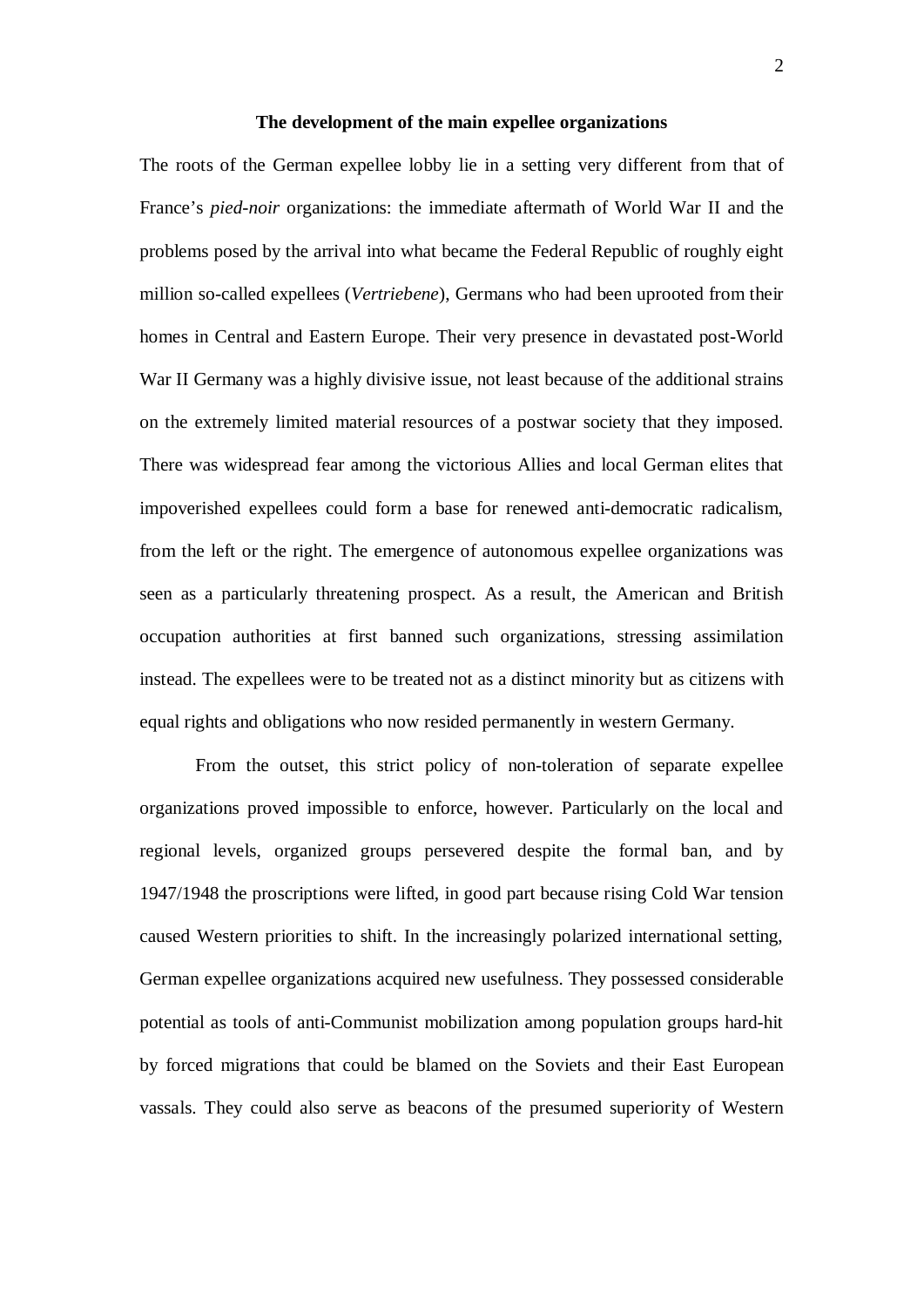freedoms, given the fact that autonomous expellee representation was soon prohibited in the Soviet occupation zone and the subsequent East German state. $2$ 

As a result, a complicated network of expellee organizations arose in the Federal Republic by the late 1940s and early 1950s. The various groups can be divided into three categories. The first – and least significant – were organizations formed to represent specific professional or vocational interests. A wide variety of such groups emerged in the early postwar period, as expellees sought to capitalize on old connections in their struggle to find a new footing in western Germany. Although a few of these organizations, such as the Representation of Expelled Industry and Commerce, gained some prominence, most remained obscure. However, some of the occupational and vocational organizations assumed additional weight through their close association with the second main type of West German expellee representation – the Central Association of Expelled Germans (*Zentralverband vertriebener Deutscher*, ZvD), which was founded in April 1949 and renamed the League of Expelled Germans (*Bund der vertriebenen Deutschen*, BvD) in 1954.

The BvD/ZvD, a major force in West German politics during the 1950s, presented itself as a non-partisan interest group whose declared aim was to unite and represent all expellees on the basis of their current places of residence. It consisted of a hierarchy of member associations, which rose in a pyramid-like pattern from the local and regional levels to that of the Federal Republic's constituent states (*Länder*). The organization's key decision-making bodies were located in Bonn, where an Executive Committee brought together the chairmen of the state associations and a smaller Presidium served as the de facto ruling organ. In addition, a largely ceremonial Federal Assembly convened annually. The BvD/ZvD claimed about 1.7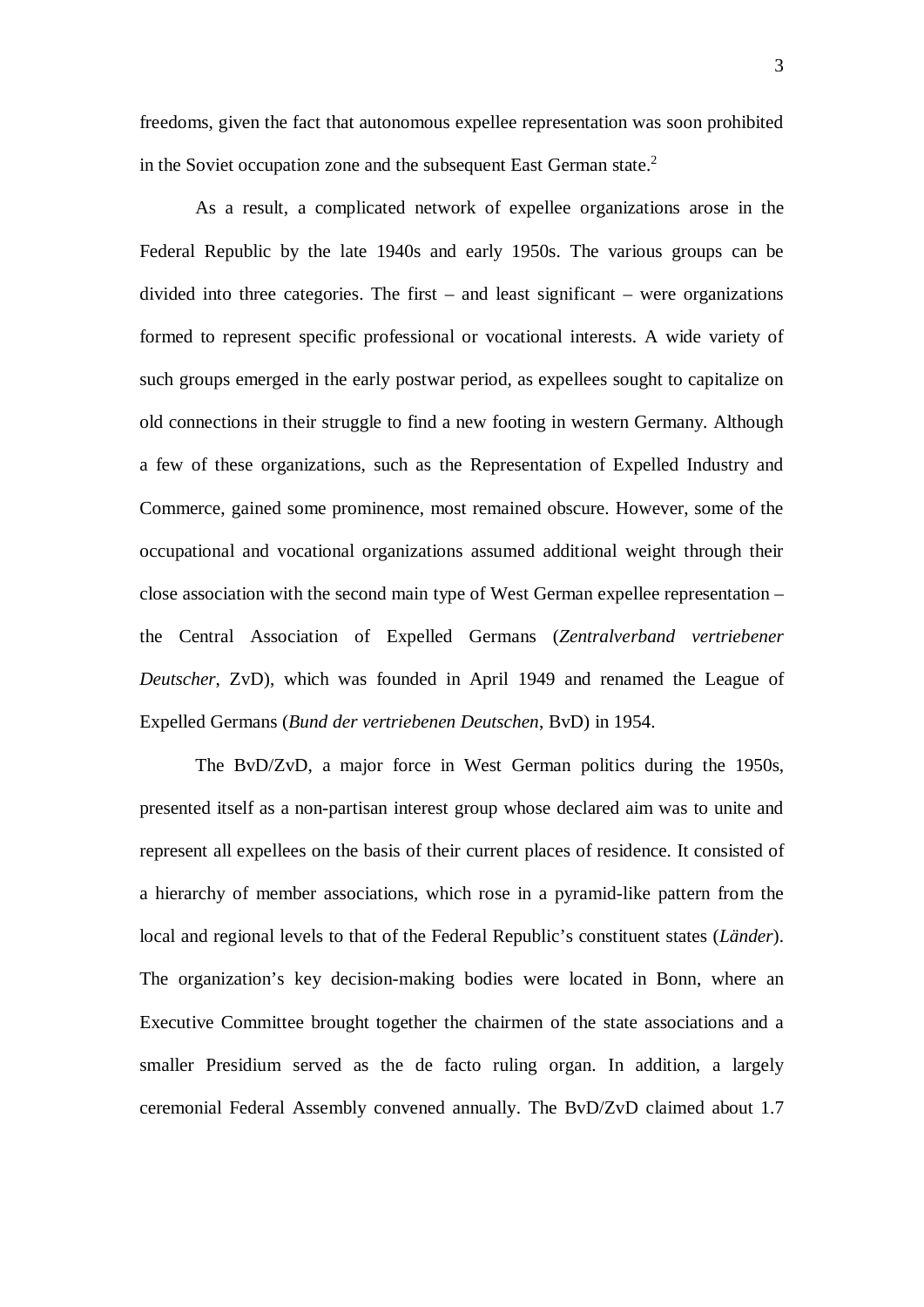million members in the mid-1950s, although only about one million apparently paid regular membership dues.<sup>3</sup>

The third main force among the German expellees was that of the homeland societies (*Landsmannschaften*).<sup>4</sup> It consisted of individual organizations formed on the basis of their members' pre-1945 origins, twenty of which had emerged by the 1950s. In their organizational structure, the various homeland societies were very similar, each being headed by a Speaker, who presided over a small Federal Executive Committee, which, in turn, was elected by a Federal Assembly. Despite these structural similarities, however, the homeland societies varied greatly in size and political weight. The least influential were the eleven organizations that claimed to represent uprooted ethnic Germans from parts of Eastern Europe that had never been part of Germany. These groups were plagued by particularism and, more fundamentally, by their small size. Even the largest, the 'Homeland Society of Germans from Yugoslavia' (*Landsmannschaft der Deutschen aus Jugoslawien*), could claim only an estimated 35,000 members. None of these organizations became a significant political force.<sup>5</sup>

Much more importance accrued to larger homeland societies that purported to speak for expellees from regions that *had* belonged to the pre-1945 German Reich. Here, too, heterogeneity remained a problem, however, as different groups faced diverging fortunes, largely depending on when and how their areas of origin had been incorporated into Germany. The five homeland societies whose members stemmed from within Germany's 1937 borders were technically in the strongest position because the Western Allies had repeatedly stated that, in a legal sense at least, Germany continued to exist in these pre-Nazi aggression borders, pending a final peace settlement. Of the individual homeland societies within this category, three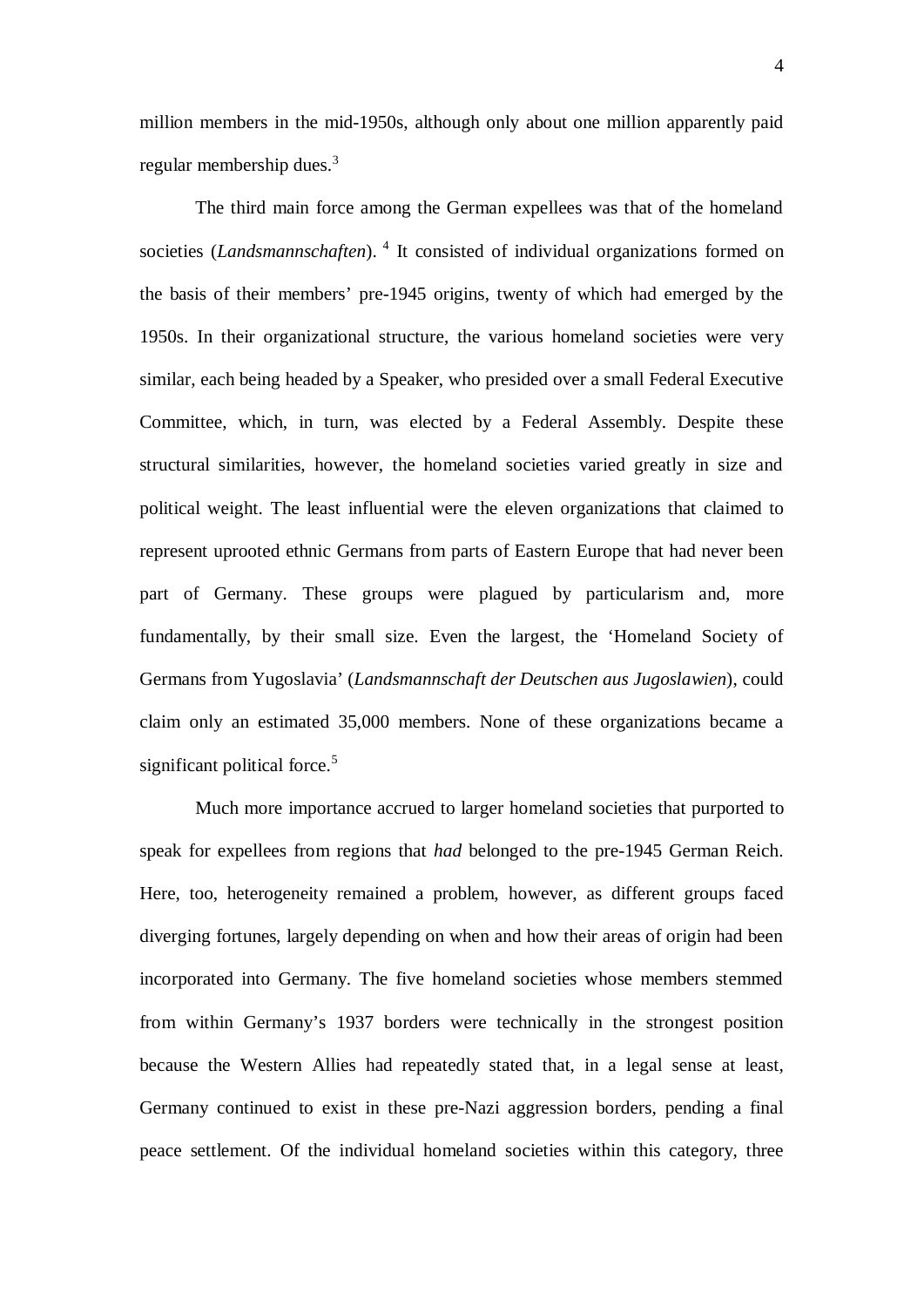became relatively prominent. The 'Silesian Homeland Society' (*Landsmannschaft Schlesien*), which had an estimated membership of 300,000 in the 1950s, was the strongest force, but the 'East Prussian Homeland Society' (*Landsmannschaft Ostpreussen*) and the 'Pomeranian Homeland Society' (*Pommersche Landsmannschaft*), with approximately 140,000 and 60,000 members, respectively, also featured in the political arena.<sup>6</sup>

The second grouping of homeland societies from within the Reich's former boundaries represented territories that had been taken from Germany after World War I and then re-annexed by the Nazis. None of the three relevant organizations acquired particular political weight, but the largest, the 'West Prussian Homeland Society' (*Landsmannschaft Westpreussen*), at least boasted a membership of 50,000. However, it was eclipsed in every respect by the one homeland society whose claims of belonging to Germany as a political entity were traceable purely to the brutal power politics of the Nazi regime: the *Sudetendeutsche Landsmannschaft*. The Sudetenland had never been part of Germany until the annexation enforced through the notorious Munich Accords of 1938; yet the 'Sudeten German Homeland Society' managed to turn itself into the best-organised and most influential of all the *Landsmannschaften*, with a membership of some 350,000 and a regional concentration in Bavaria, which significantly boosted its power.<sup>7</sup>

On the federal level, all twenty homeland societies joined forces in an umbrella group intended to coordinate their interests and policies. Baptized the 'United East German Homeland Societies' (*Vereinigte Ostdeutsche Landsmannschaften*, VOL) upon its founding in August 1949 and renamed the 'Association of Homeland Societies' (*Verband der Landsmannschaften*, VdL) three years later, the central organization had two executive organs: the Speakers'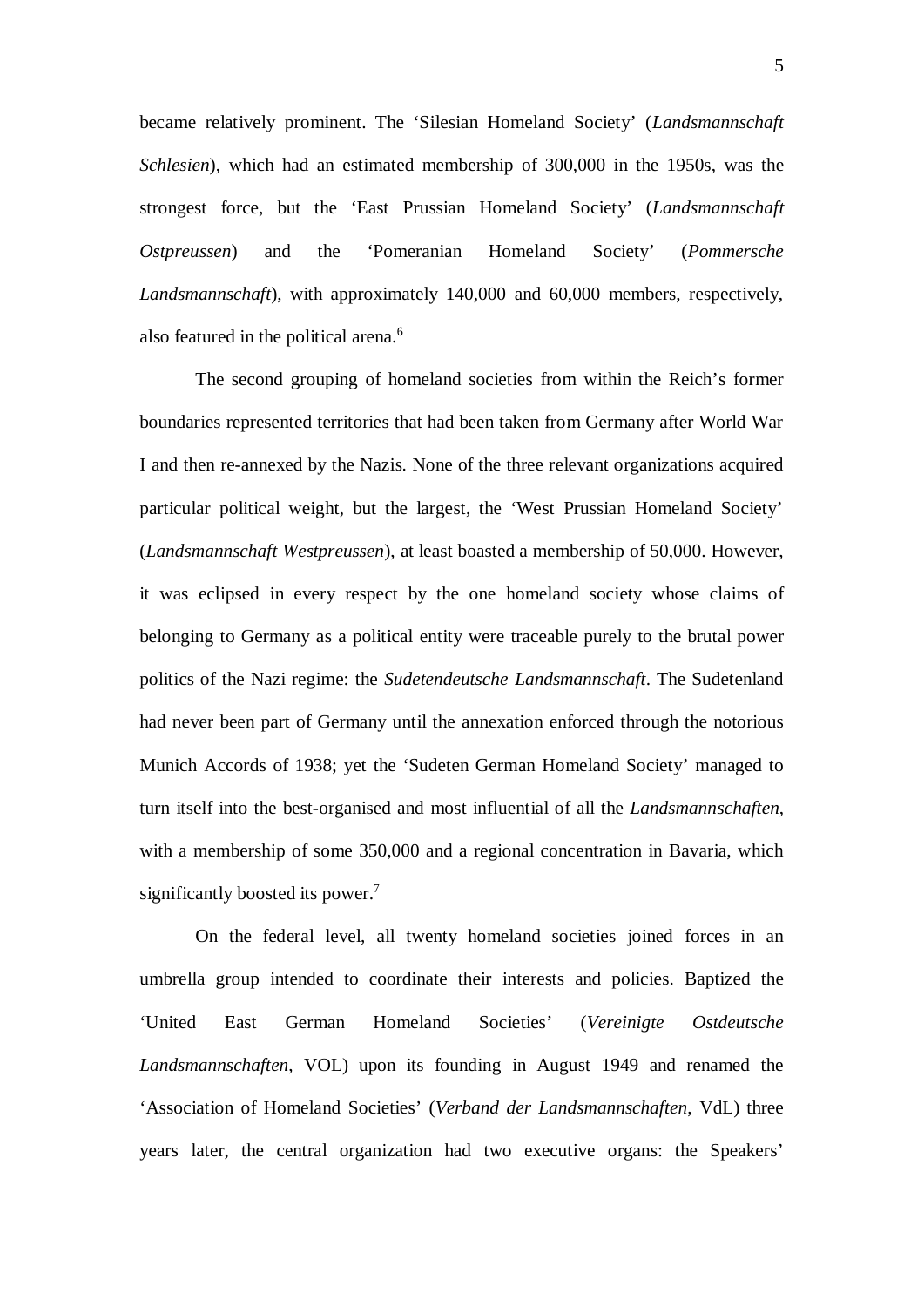Assembly (*Sprecherversammlung*), composed of each homeland society's top leader, and a smaller Presidium, which in practice ran the organization. The estimated aggregate membership of the twenty *Landsmannschaften* amounted to 1.3 million in the mid-1950s, but the VdL/VOL – like its rival umbrella organization, the BvD/ZvD – typically claimed to represent all the Federal Republic's eight million expellees.<sup>8</sup>

Given their sweeping representational claims and conflicting organizational principles, it was predictable that the BvD/ZvD and the VdL/VOL frequently locked horns. Although a 1949 agreement stipulated a division of labour, according to which the BvD/ZvD was to focus on social issues and the VdL/VOL on cultural and foreign affairs, rivalries nevertheless raged across most policy fields. This was obviously problematic, and, following protracted negotiations, in 1958 the two groups finally agreed to merge, establishing a united federal-level umbrella organization, the 'League of the Expellees' (*Bund der Vertriebenen*, BdV), an achievement that has persistently eluded the splintered French *pied-noir* community.<sup>9</sup> The new organization, which was run by a Federal Executive and a small Presidium chaired by a President, claimed a total membership of two million, making it the country's 'strongest pressure group after the labor unions,' as Bonn's politicians quickly noted.<sup>10</sup> With this newly found organizational unity, expellee activists acquired enhanced credibility as spokesmen for the more than eight million people whom they claimed to represent.

As the years passed, the BdV increasingly established itself as the pre-eminent representative of the West German expellee movement. To be sure, the most powerful homeland societies, especially the *Landsmannschaft Schlesien* and the *Sudetendeutsche Landsmannschaft*, still maintained an independent profile and organised various campaigns of their own, particularly in reaction to the new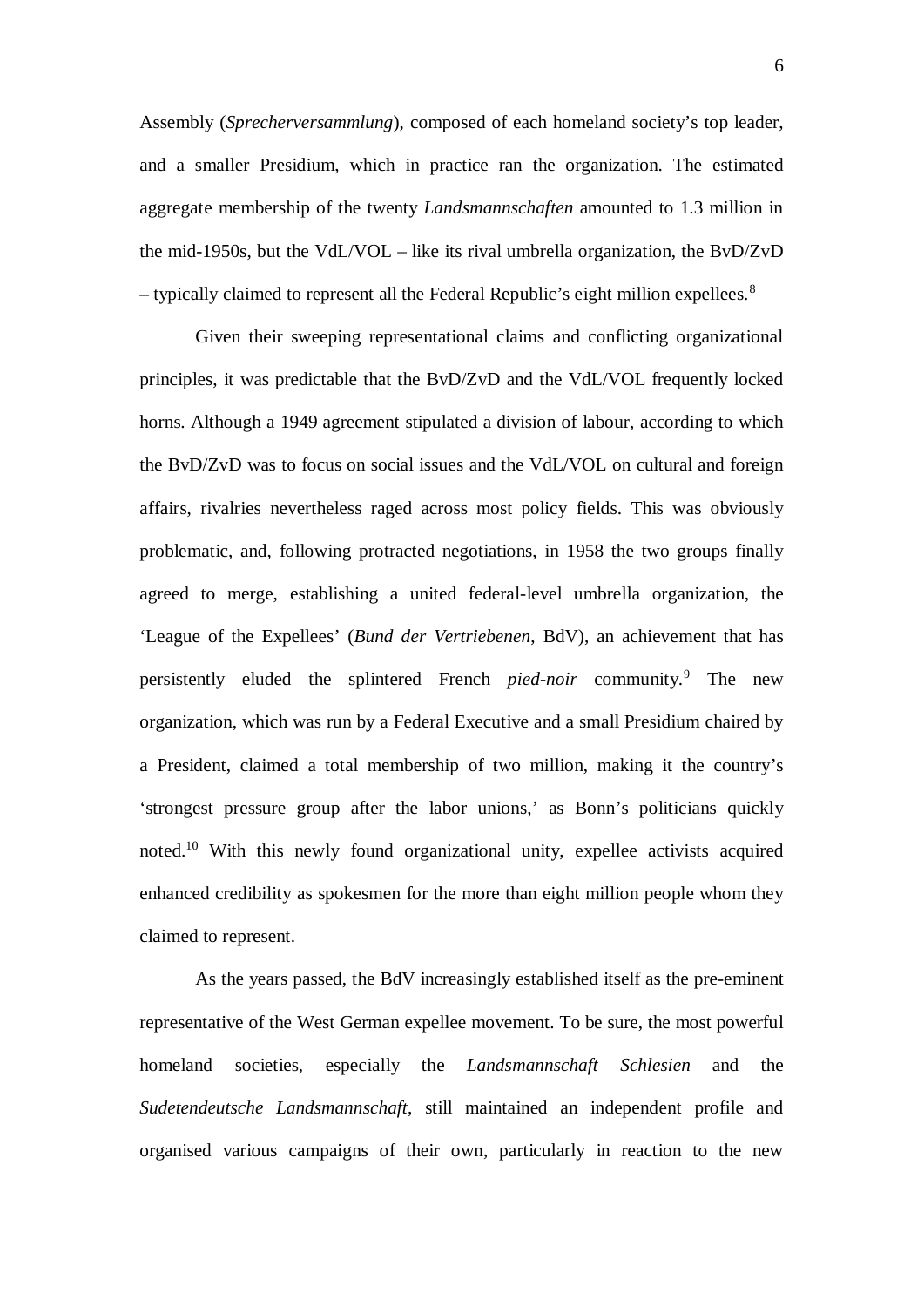*Ostpolitik* introduced by Willy Brandt's government in the early 1970s, which the main expellee organizations resisted ferociously – albeit unsuccessfully. But in subsequent years the expellee lobby grew increasingly adept at channeling its actions through the BdV, thereby avoiding public displays of internal strife much more successfully than its *pied-noir* counterparts. The result was the impression of unity highlighted in the recent controversies about the Center Against Expulsions.

#### **Unity versus division in the expellee organizations**

When the history and evolution of the expellee lobby is viewed in a longer-term perspective stretching back to the late 1940s, however, unity becomes largely a surface phenomenon, a presentational strategy aimed primarily at external observers, much as it has been among the French *pied-noir* groups too. Internally, diversity and division rather than unity and homogeneity tended to characterize the West German expellee organizations throughout this period. The most obvious dividing lines ran between particular organizations, with the two competing umbrella groups of the 1950s providing the classic case of intense inter-group rivalry. But discord was also rife between various other *Vertriebenenverbände*. The 'Silesian Homeland Society', for instance, repeatedly locked horns with the 'Upper Silesian Homeland Society' (*Landsmannschaft Oberschlesien*), largely because both claimed to speak for many former residents of Upper Silesia. The homeland societies that purported to represent ethnic Germans from beyond the Reich's pre-1945 borders often had difficulty finding a shared agenda with the more powerful groups that claimed to speak for former *Reichsdeutsche*. Sudeten German activists repeatedly crossed swords with their counterparts from other organizations. Nor were conflicts confined just to the inter-group level. Multiple dividing lines also ran within organizations, pitting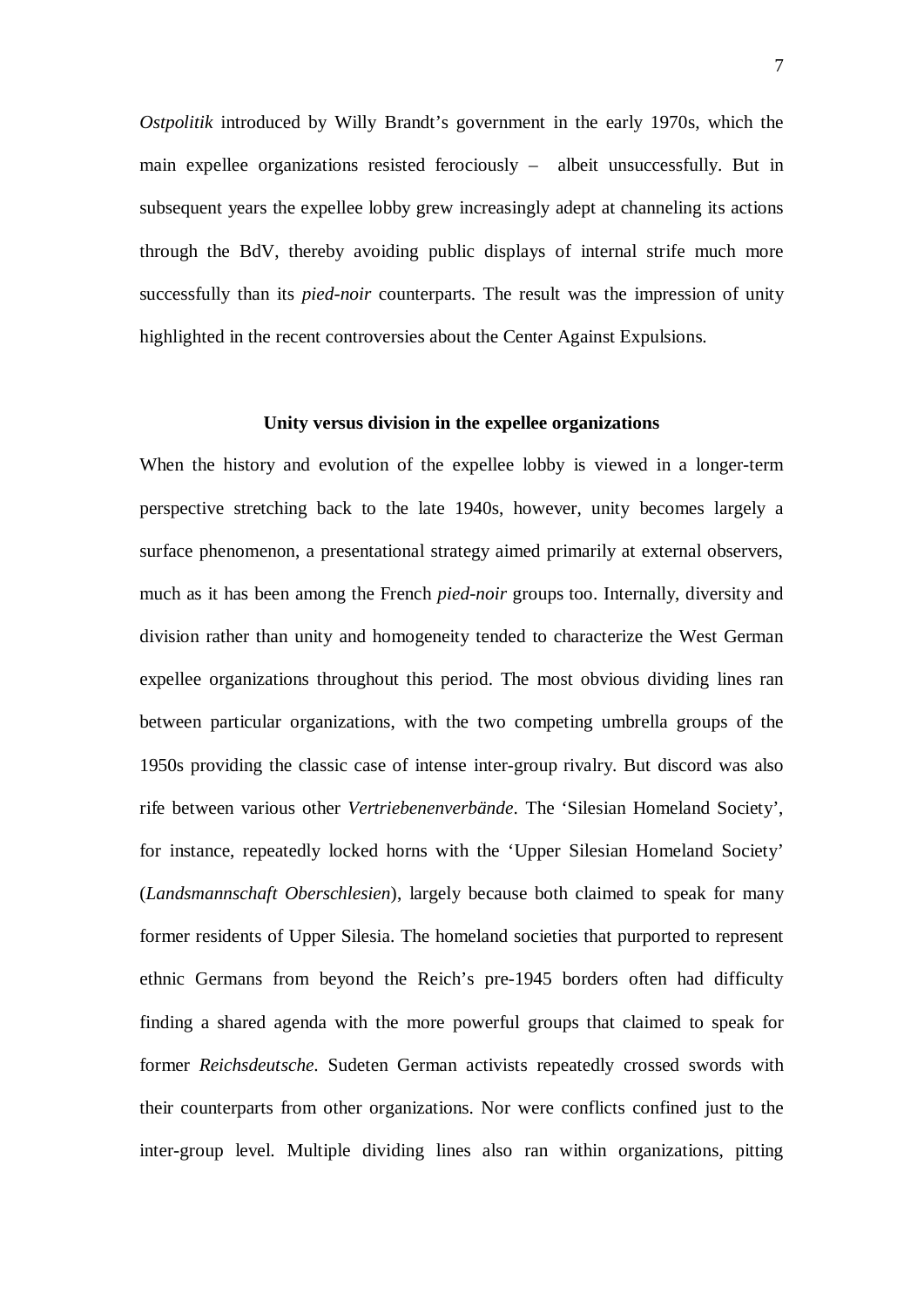particular individuals and collectives against others, with homeland societies frequently exhibiting a particular propensity for internecine feuding. However, these conflicts never reached the level of physical assault and even assassination that buffeted France's *pied-noir* organizations during the 1990s.

The internal conflicts within the expellee lobby were fuelled by various issues. Confessional differences caused friction, usually across the Catholic versus Protestant divide, but generally more as a background force than an explicit trigger. Personality clashes played a more prominent contributory role, most notably at high levels in the organizational hierarchies, where ambitious personalities vied with each other over leadership posts. Particularly divisive figures, such as Linus Kather, the egocentric East Prussian who headed the umbrella group BvD/ZvD, kept numerous bitter feuds simmering for years, with the result that he was shunted from top-level roles in the united BdV. However, his exclusion did not prevent the BdV's other leadership cadres from continuing to quarrel throughout the following decades.<sup>11</sup>

More distinctively, the far-reaching heterogeneity of the various expellee groups perpetuated deep-seated divisions that proved difficult to overcome, even on issues that the expellee lobby regarded as vital. To be sure, internal discord remained limited in the first of the two policy areas prioritized by the expellee organizations: social policies aimed at providing assistance for their followers. Although there were disagreements about details, by and large the main expellee organizations managed to unite on a set of demands that remained central to their social policy agenda for decades, including government-funded housing and employment schemes, special credit programs, and legislative measures to compensate the expellees for their heavy material losses.<sup>12</sup>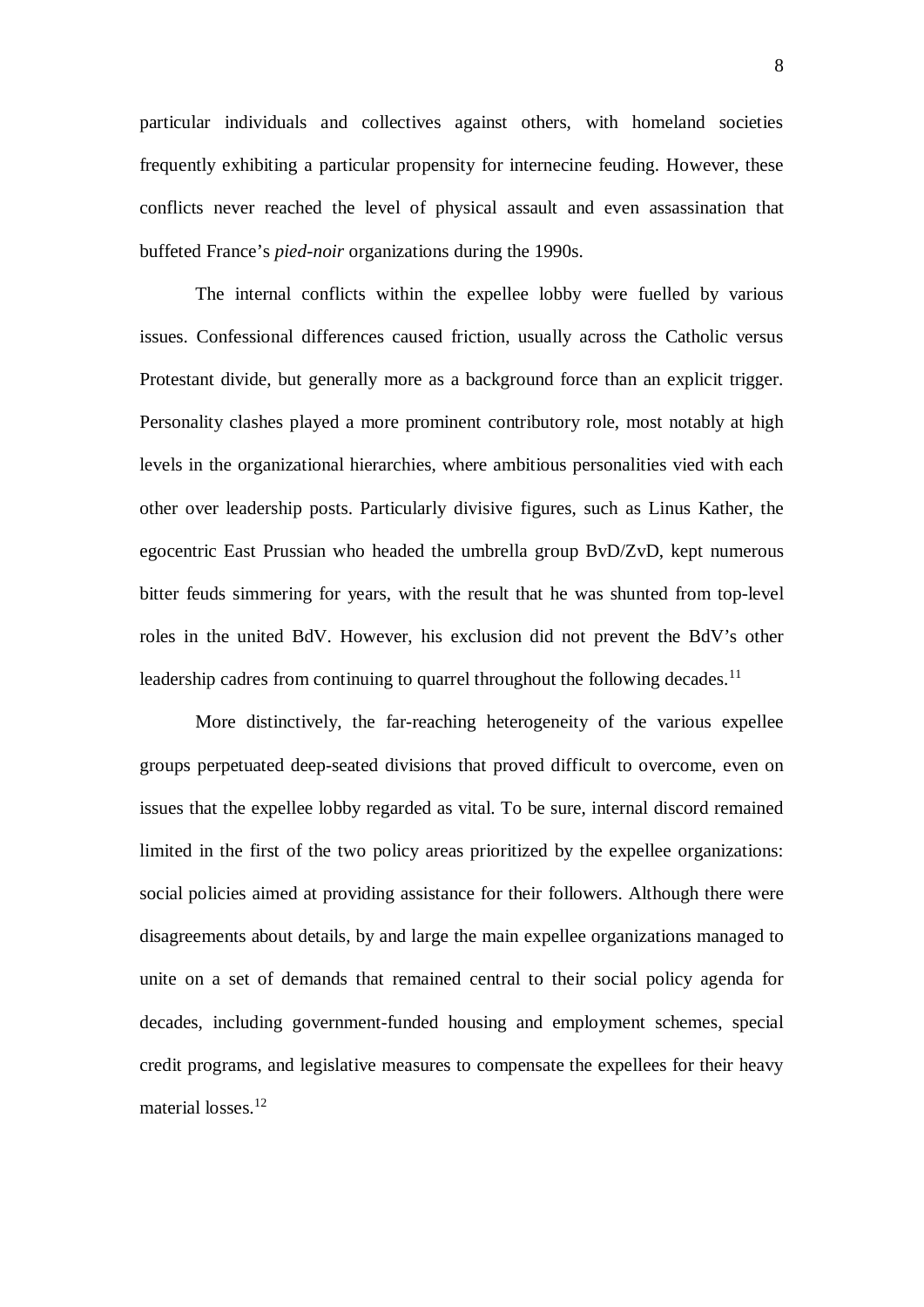Divisions prevailed, however, in the policy field that the expellee movement in general and the homeland societies in particular viewed as their top priority and that lacks a direct equivalent among the *pied-noir* groups: the so-called *Heimatpolitik*, i.e. all areas of foreign and cultural policy related to the lost homelands and an anticipated return to them. A revision of the postwar territorial status quo that would have enabled a mass return to the old homelands was the key goal of many homeland societies, especially those that claimed to speak for expellees from areas that had been part of Germany at some point before the end of World War II. But this nevertheless remained a conflictual issue. It was obviously problematic on the wider international level, given the Cold War status quo. It was also divisive within the expellee lobby. Some organizations – particularly homeland societies that claimed to represent *Volksdeutsche,* i.e. expellees from beyond the borders of the German state – made clear early on, behind the scenes, that they had no wish to return to their old homelands.<sup>13</sup> More importantly, demands for territorial revisions also caused strife among the more influential homeland societies. Tactical statements issued by the Western Allies during the early Cold War had suggested that, in the absence of a peace treaty, Germany continued to exist within its 1937 borders, legally at least. This meant that organizations such as the Silesian Homeland Society, whose members came from within these borders, were in a much better position than, say, the Sudeten German Homeland Society, whose members did not.

To paper over these rifts, the expellee organizations began by the mid-1950s to couch their demands in abstract, legalistic terms, such as their claim to a 'right to the homeland' (*Heimatrecht*) and to self-determination in that homeland. Ultimately, these legalistic constructs were attempts to maintain revisionist demands, in terms that sounded abstract enough to be potentially acceptable to both the various wings of the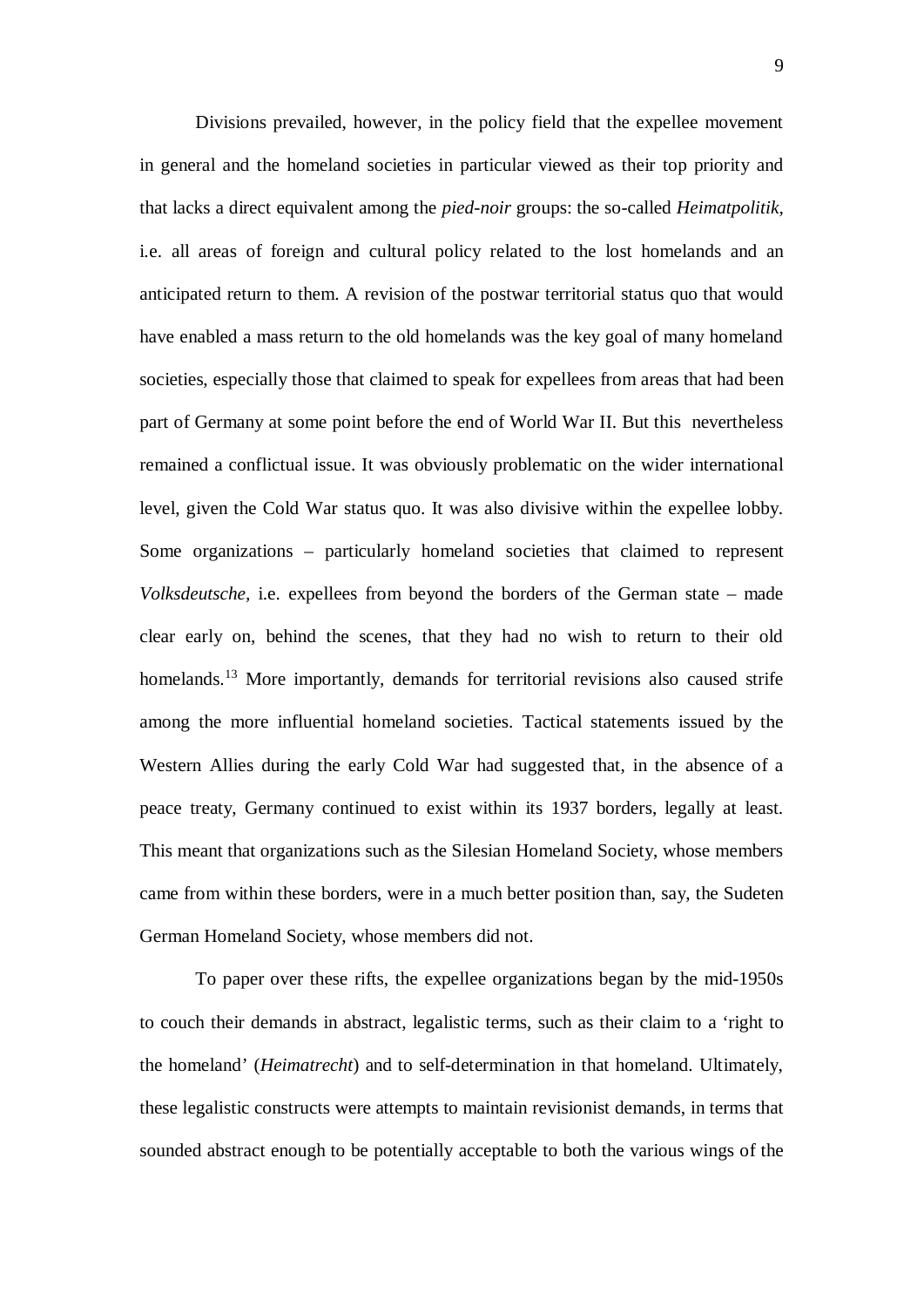expellee movement and potential political backers at home and even abroad. Under the seemingly high-minded legal phraseology, expellee leaders were promoting the idea that they and their followers would first return to their old homelands and then exercise their right to self-determination, deciding about the national affiliation of the territories in question. $14$ 

This strategy worked well in the West German political arena, where *Heimatrecht* became a kind of political mantra of the 1950s and 60s, endorsed by all the main political parties, primarily for instrumental, electoral reasons. But the strategy could not eradicate persistent divisions among the expellee organizations. The powerful Sudeten German Homeland Society, for instance, remained skeptical of whether its interest in eventually reclaiming the Sudetenland could really be served within the wider expellee lobby's collective strategy. As a result, Sudeten German activists repeatedly struck out on their own in ways that undermined the expellee lobby's united external front. In the late 1940s and early 1950s, they developed independent foreign policy initiatives, including propaganda publications for international audiences and attempts to establish direct ties to conservative American politicians. In the 1960s, Sudeten German leaders often seemed fixated on defending the continued validity of parts of the notorious Munich Agreement, without which they feared that their claims against Czechoslovakia would lose their legal basis.<sup>15</sup> And in the 1990s they made headlines with their provocative interventions during the negotiations that culminated in the Declaration of Principles between the Federal Republic and the Czech Republic in 1997.<sup>16</sup>

The *Sudetendeutsche Landsmannschaft* can also illustrate a second area of internal divisions within the expellee organizations: the prevalence of ideological differences within their ranks. The main expellee organizations were 'broad churches'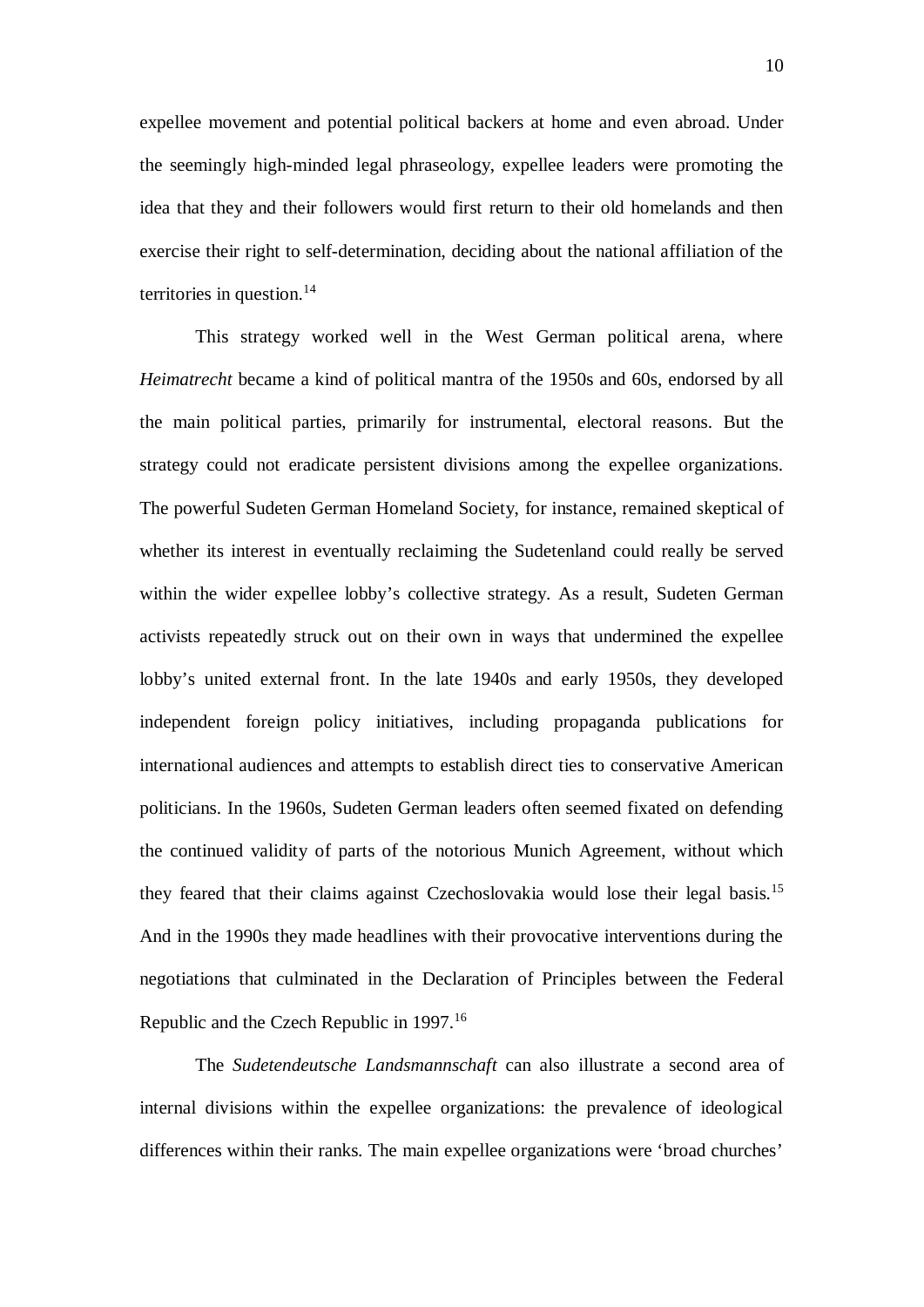in the sense that their leadership cadres included people with widely varying political backgrounds, often from prominent former Nazis to committed Social Democrats. But in the Sudeten German Homeland Society these differences were also institutionalized early on through the so-called ideological communities (*Gesinnungsgemeinschaften*), three sub-organizations that brought together like-minded activists on the basis of inter-war traditions. The Ackermann-Gemeinde was a Catholic group rooted in the Christian workers' movement; the Seliger-Gemeinde represented social democrats; and the Witiko-Bund drew on right-wing *völkisch* traditions and included several prominent Nazis. Predictably, representatives of these groups frequently clashed in internal deliberations, and although most of the confrontations could be shielded from external observers, occasionally word did leak out to the media, undermining the façade of expellee unity. Even when that did not occur, internal tensions weakened the expellee leaders' ability to co-operate effectively.<sup>17</sup>

Although the particular conflicts inherent in the Sudeten German ideological communities lost significance as the years passed and allegiances to pre-war political traditions faded, ideological and political differences in the expellee lobby persisted. In the context of the Federal Republic's new *Ostpolitik* of the early 1970s, for example, the obstructionist stances of the mainstream expellee lobby were opposed by less prominent splinter groups that endorsed the government's new policies. At the other extreme, the so-called *Preussische Treuhand*, or 'Prussian Claims Society', which between 2006 and 2008 unsuccessfully sought to get European courts to force Poland to pay compensation to Germans who had lost their possessions in present-day Poland during the expulsions, consisted, in part, of prominent BdV members, even as the BdV as an organization sought to distance itself from the Claims Society.<sup>18</sup> Here,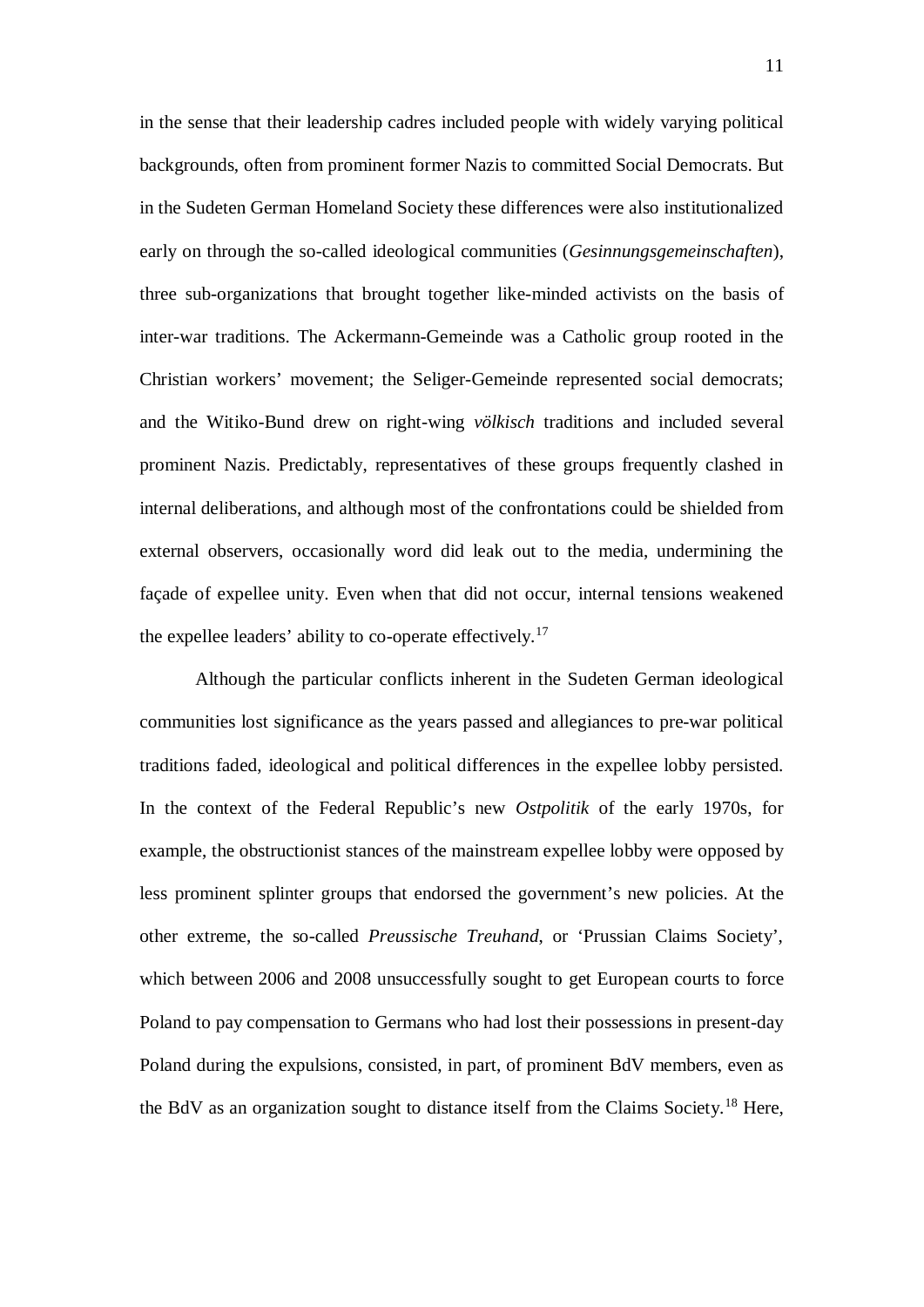too, surface appearances of unity in the expellee lobby clashed with the underlying realities of competing and conflicting objectives.

#### **Unity and division in key terminology**

Ultimately, the division among the German expellees reach much deeper still, as reflected in the very concept of 'expellee'. As Mathias Beer has demonstrated, the term was a highly politicized Cold War construct that played an important role in the Federal Republic's public relations war against the German Democratic Republic (GDR).<sup>19</sup> It highlighted the violent arbitrariness of the expulsions and pointed the finger at the USSR and its East European allies as the primary culprits behind them. It also contrasted with the GDR's refusal to address the issue of millions of its citizens mistreated and forcibly uprooted with the support of its main ally, except in extremely cautious and euphemistic terms.<sup>20</sup>

Even more significantly, the category *Vertriebene* elided differences and fostered an impression of seeming national homogeneity amongst a population group that was in fact highly diverse and divided, broadly paralleling the similar function served by the term *pied-noir* in France. In part, the terminology had this effect with reference to the notion of 'expulsion' as such. The word is suggestive of a planned, unitary process, an organized, forced removal of a population group from a particular region on the initiative of hostile, presumably foreign authorities. When applied to the German 'expellees', it cultivated the impression of unity within a massive population group whose members had supposedly suffered very similar fates in the hands of external enemies while being forcibly resettled westwards during or after World War II. That impression was not entirely wrong, of course. Millions of Germans were indeed subjected to more or less systematic expulsions organized by foreign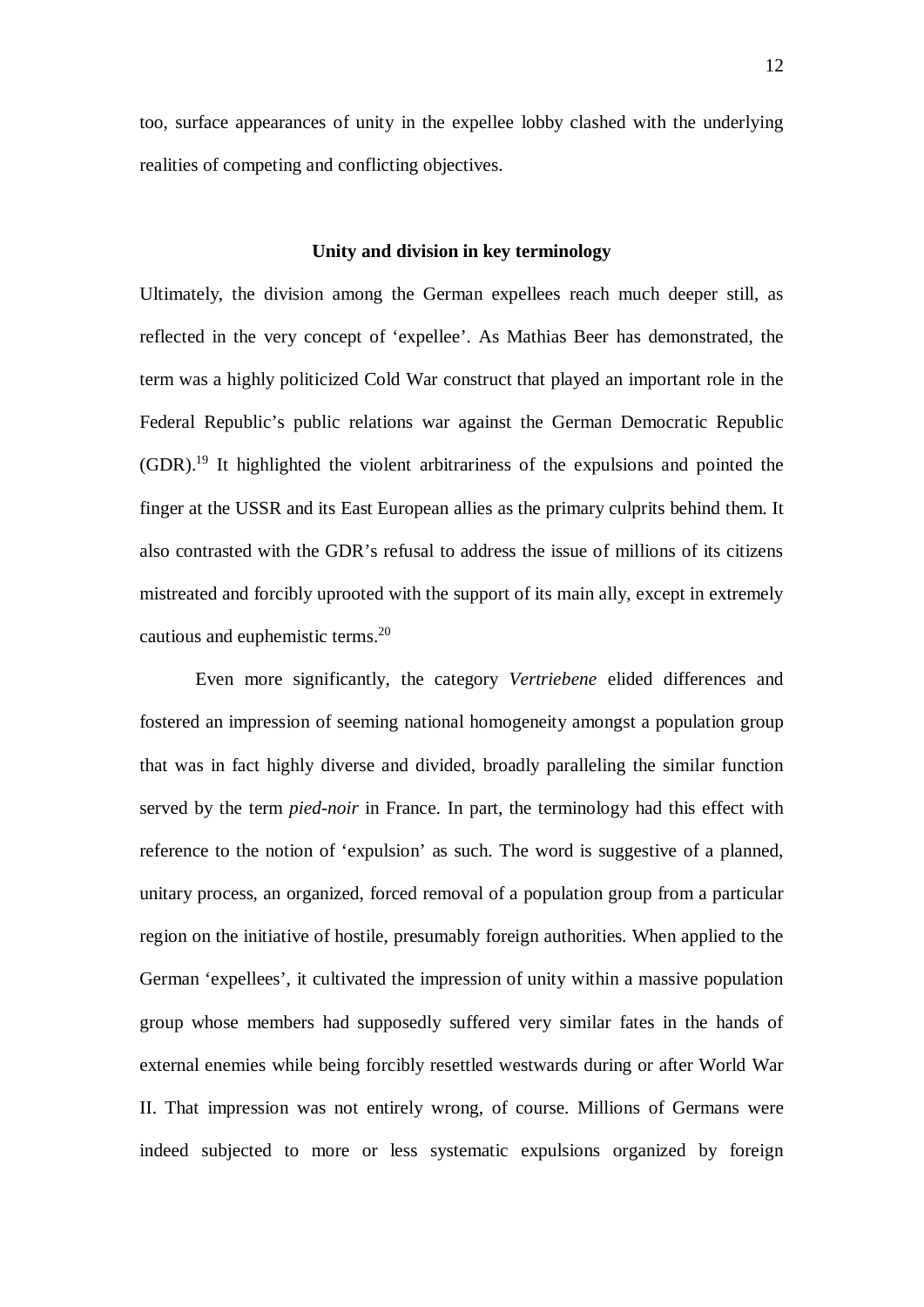authorities, particularly from former German territories that became part of postwar Poland or Czechoslovakia, but also from Hungary, Yugoslavia, and other areas during the war's final stages and its early aftermath. But large numbers of the so-called 'expellees' had left their homes under very different circumstances. Nearly a million had first come to the Reich as a result of mass resettlements and population exchanges carried out by the Nazis under the auspices of the *Heim ins Reich* program, often with expectations of personal gain.<sup>21</sup> Additional hundreds of thousands had been evacuated by Nazi authorities as the Red Army marched into areas of German settlement in 1944 and 1945, and millions of others had chosen to flee from the advancing Soviet offensive, enduring a forced migration of sorts, but technically not an 'expulsion.'<sup>22</sup> Upon closer inspection, the seeming unity of experiences among the German expellees during the 'expulsion' thus becomes an artificial construct that masked farranging differences in their forced migration experiences.

The wartime fortunes of the 'expellees' had also varied widely. By the end of the conflict, millions had been forcibly removed from territories in which their ancestors had lived for generations. This applied with particular force to many of the so-called *Reichsdeutsche* among the expellees, who had been kicked out of areas that in most cases had been populated fully – or at least overwhelmingly – by Germans and had belonged to the Reich, in many cases ever since its creation in 1870. It also held true for large numbers of *Volksdeutsche*, many of whom had belonged to German minority settlements in Eastern Europe that had existed for centuries. But others had entered areas of expulsion only during the war, sometimes as direct beneficiaries of the Third Reich's policies of demographic re-engineering and exploitation. Prime examples included settlers brought into the parts of interwar Poland annexed by the Nazis, to serve as colonizers of sorts in place of the Jews, ethnic Poles, and others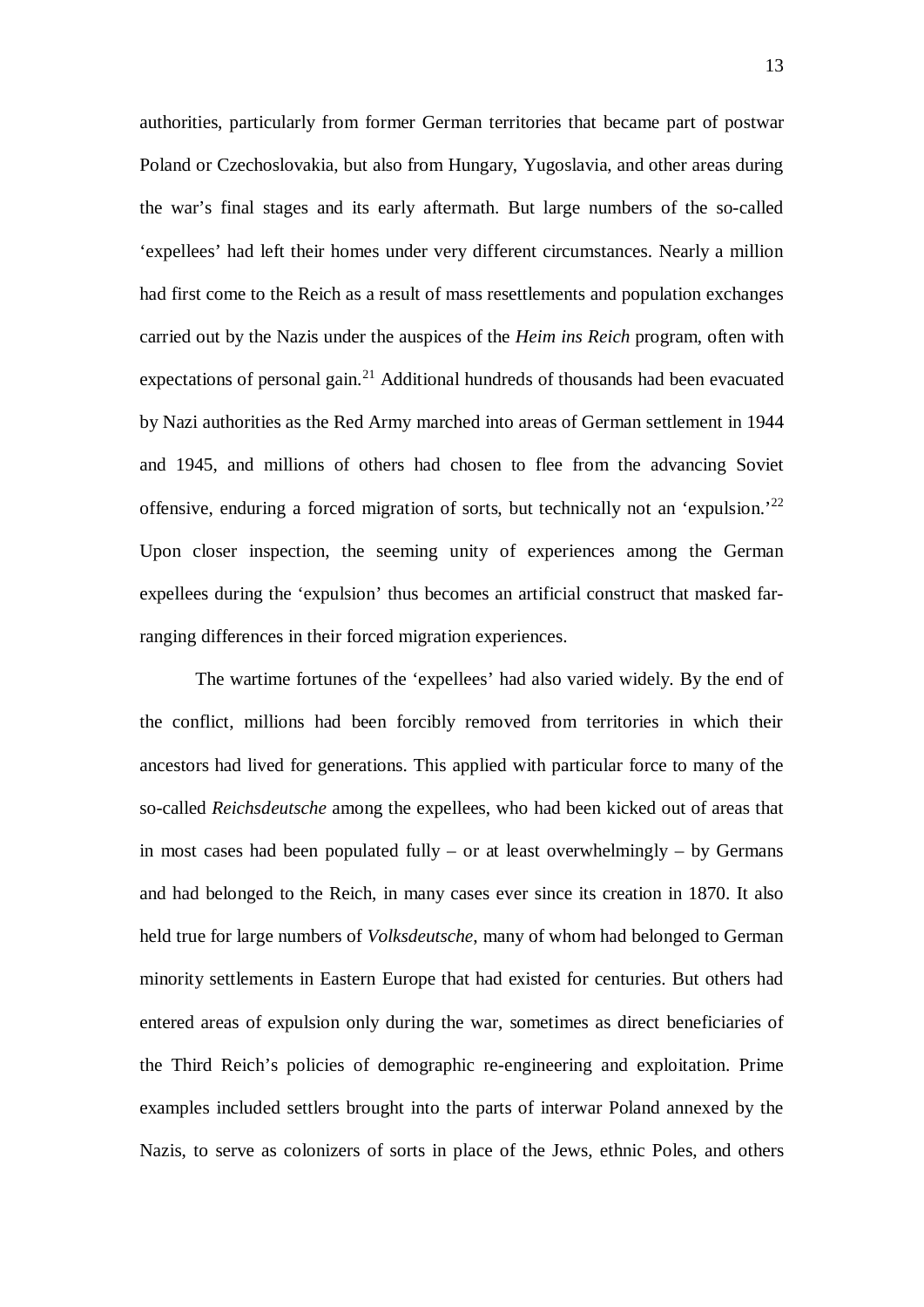previously expelled from these areas, or Germans who had entered annexed or occupied territories as the Third Reich's functionaries.<sup>23</sup> Such differences and more were submerged under the general rubric of 'expellees', pushing aside important differences among the affected population groups and helping to elide distinctions in the degree to which particular groups and individuals could be regarded not merely as victims of 'expulsions' but possibly also as agents and beneficiaries of National Socialist rule.

The use of the blanket term 'expellee' also clouded realities in the setting of post-1945 West Germany. It created seeming anti-Communist unity among population groups that often had little in common, except for the experience of having had to desert their places of origin because of the war. The people lumped together as 'expellees' came from a wide variety or regions across the European continent, from the Balkans to the Baltic, with a strong *Reichsdeutsche* majority and a significant *Volksdeutsche* minority. The differences between the various groups of expellees were often much greater than any unifying features, given the geographic, cultural and linguistic contrasts between them. An urban professional from Breslau/Wrocław, a highly developed Silesian city that had been an integral part of the German state, would have had very little in common with a peasant farmer who had lived in the remote Banat region of interwar Yugoslavia, for instance.

Much like the French *pieds-noirs*, the expellees in the Federal Republic were thus not only a highly diverse but also in many ways a very internally divided population group, a fact that was reflected both at the grassroots level and in the organizations that purported to represent the expellee 'masses.'

## **The representativeness and legitimacy of the expellee organizations**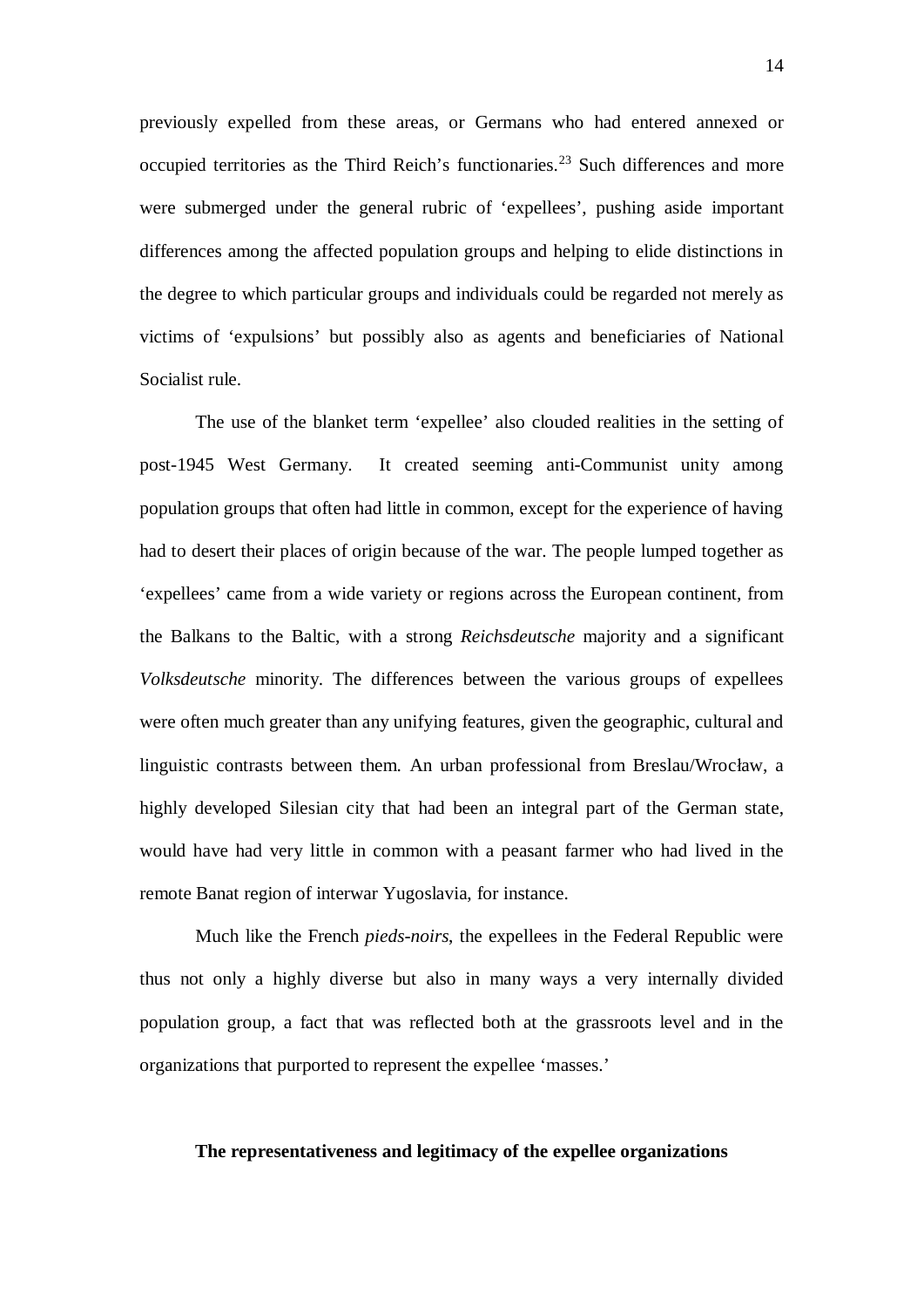Another key question still remains: how representative were the expellee organizations? Could they legitimately claim to possess a mandate to act on behalf of the population groups whose spokesmen they purported to be?

On balance, the representativeness and legitimacy of the main West German expellee organizations has always been dubious. From the beginning, the leading organizations made far-reaching claims in this regard. The main homeland societies presented themselves as the sole legitimate representatives of their respective population groups, and the federal-level umbrella organizations claimed to speak for all the expellees in the land. The organizations also reported high membership figures, particularly in the 1950s and 1960s, with the two largest homeland societies, those of the Sudeten Germans and the Silesians, claiming some 350,000 and 300,000 members, respectively, and the umbrella group BdV insisting on a membership of two million, as we have seen. Although the groups have grown more reticent about their membership numbers since the 1970s, they typically continue to react aggressively to any allegations of diminishing support. As recently as 2010, the BdV officially denied press reports according to which its total membership had declined to some 500,000, insisting on a figure of 'around two million.'<sup>24</sup>

As with the *pied-noir* organizations in France, the membership data have been – and continue to be – highly problematic, however. The official figures have always been shrouded in secrecy, as public pronouncements without further evidence, and it is likely that most have been over-estimates. There is also little doubt that the membership levels of the expellee groups have declined significantly since the 1950s, all official denials notwithstanding. In 1962, internal BdV records indicated that the total membership of the expellee organizations had slipped to 1.25 million at most, and by the mid-1960s the official newspaper of the Landsmannschaft Schlesien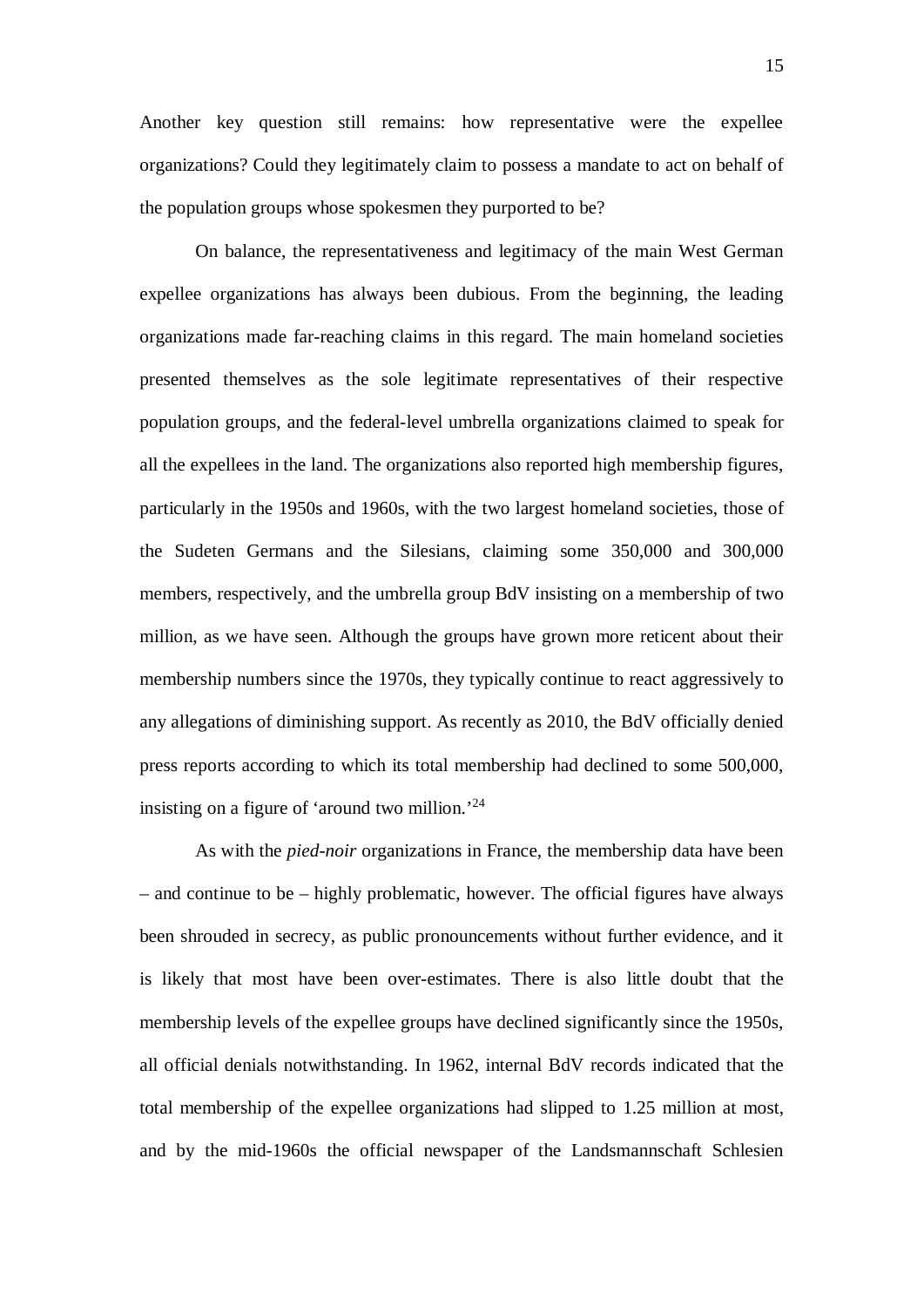attracted only 25,800 subscriptions from among the more than 1.5 million people that the group claimed to represent.<sup>25</sup> The downward trend has almost certainly continued since then, and the press reports of the BdV's 500,000 members in the new millennium could well be accurate. However, even if one were to give the official data the benefit of the doubt, at least in the Federal Republic's early years, the fact would still remain that the expellee organizations have never managed to attract more than relatively small minorities of their purported followers. The two million members claimed by the BdV at its founding in 1958, for instance, equaled less than a quarter of all the expellees in West Germany at the time. The two largest homeland societies were even less successful in percentual terms with their roughly 300,000 claimed members, given the fact that some 1.55 million Silesians and 1.9 million Sudeten Germans had resettled in the Federal Republic.<sup>26</sup>

There is also reason to be skeptical about the expellee leaders' claims regarding the motivations of the followers who joined the organizations and attended their events. The most notable such events were the annual summer rallies of the various *Landsmannschaften,* which often drew crowds of hundreds of thousands, at least in the Federal Republic's early years. Expellee leaders routinely portrayed the high turnouts as living proof of their followers' enthusiastic support for the expellee lobby's political agenda on issues such as *Heimatpolitik*. But the available evidence suggests that the majority of rank-and-file expellees came to the rallies primarily for more personal, largely apolitical reasons: to meet family and friends, to reminisce, to maintain cultural traditions and connections.<sup>27</sup> The degree to which the expellee organizations could claim genuine popular backing for their particular policies has therefore always been questionable.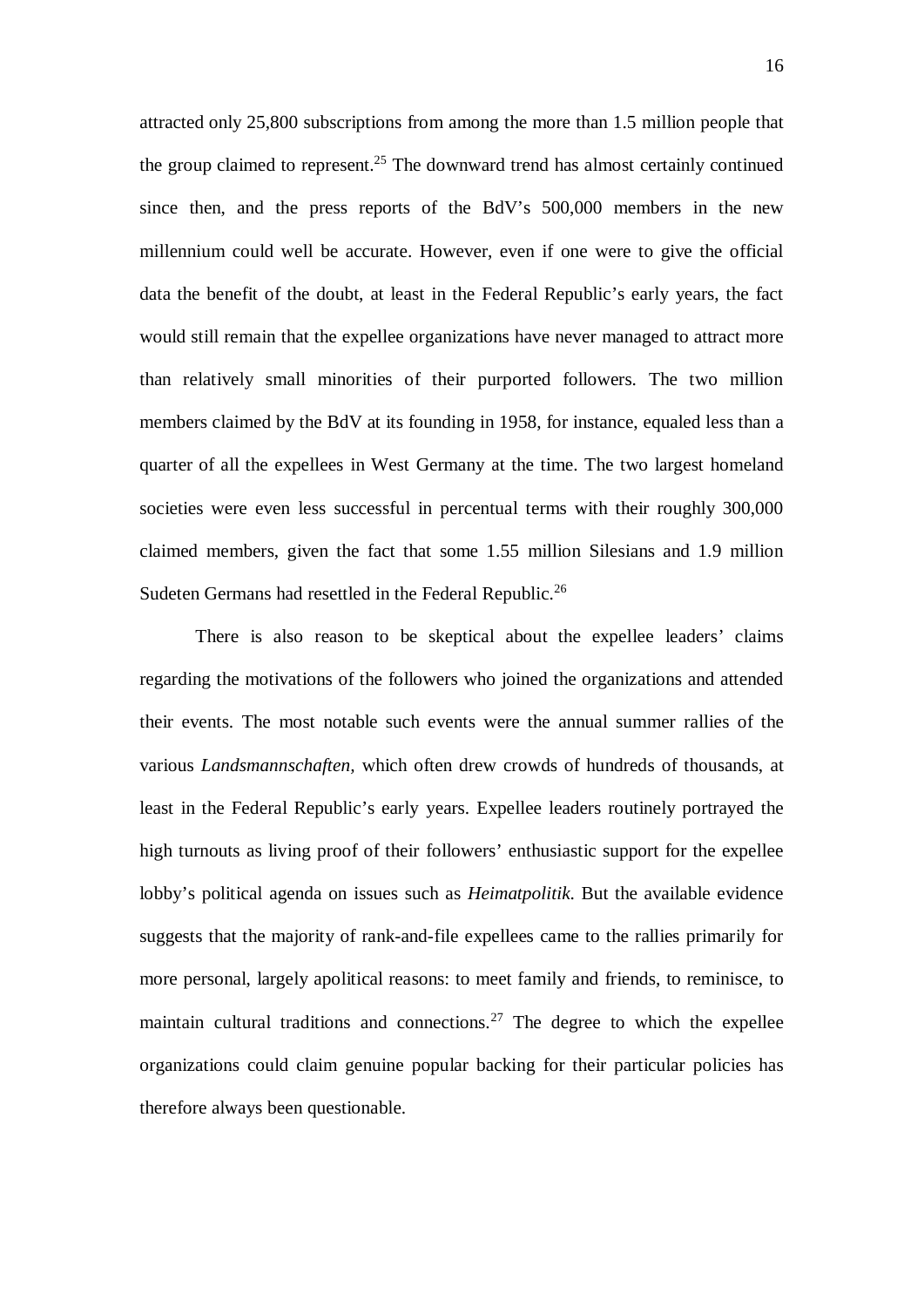The lack of wider popular legitimacy and representativeness has been particularly striking in the composition and behavior of the expellee lobby's top leadership cadres. Particularly during the first two postwar decades or so, the main expellee organizations were characterized by a kind of dignitary politics. The groups were directed in a top-heavy fashion by narrow, self-perpetuating elites that existed in a political bubble, with no direct popular legitimization and little in the way of feedback mechanisms from their members. Almost without exception, the leaders had occupied elite positions in the old homelands, typically as high-level civil servants, large-scale landowners, or salient members of the free professions, and many knew each other from the old days. The majority had engaged in right-wing politics during the Weimar era; many had become active NSDAP members in the Third Reich; and considerable numbers had actively participated in the formulation or implementation of Nazi policies. Of the thirteen members of the first BdV Presidium that took office in 1958, for instance, eleven had been active contributors to the Nazi regime, as Michael Schwartz has shown.<sup>28</sup>

While conservative-minded, even reactionary, leaders set the tone in the early expellee movement, left-liberal voices remained sidelined, a trend that has largely continued to the present day. Another notable feature of the top leadership structure of the early expellee movement was the nearly total absence of women. The severe gender imbalance began to change somewhat only recently, most visibly through the elevation of the CDU politician Erika Steinbach to the post of the BdV president, which she held between 1998 and late 2014. In the post-Steinbach area the organization is again led by a man, however, a conservative member of the Bundestag by the name of Bernd Fabritius, and in 2015 its 15-member presidium contains only two women. In recent years, the  $BdV - as$  indeed most of the expellee lobby – has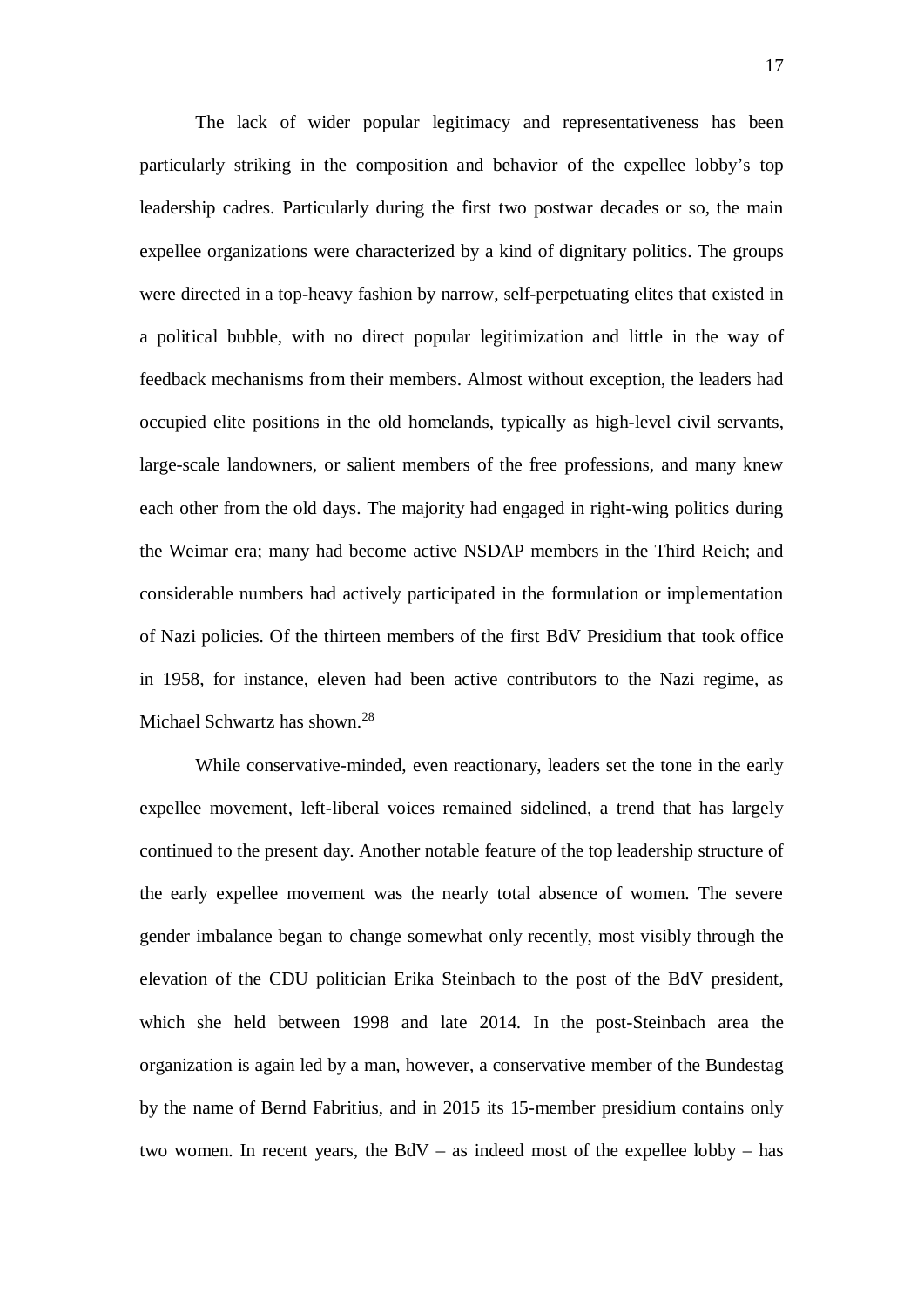sought to appear more modern, partly by introducing younger faces to key leadership positions, most of which had continued to be occupied by increasingly octogenarian figures of the founding generation well into the 1990s. In mid-2015, six of the BdV's current Presidium members, for instance, were born in the 1960s or the early 1970s.<sup>29</sup> However, such changes have been more cosmetic than substantive. The expellee lobby's exclusive, non-consultative leadership practices have continued, and the gulf between the leaders and the rank-and-file has remained wide.

#### **The expellee lobby's wider societal role and functions**

What can be said about the wider societal role of the German expellee lobby? How closely have the organizations been able to meet their goals, and what functions have they served, among the expellees and in broader society? The overall objectives of the main expellee groups, as laid out in internal deliberations from early on, were ambitious. The most fundamental goal was the development and maintenance of a separate expellee identity, with particular long-term objectives. In the short term, the expellees were to establish a secure basis of existence in West Germany, through selfhelp and governmental assistance. But the material improvements were to be the means to a much more far-reaching end: an eventual return to the old *Heimat*. The expellees were supposed to retain a close affiliation with the lost homelands and be prepared to reclaim them when a suitable opportunity presented itself, by exercising their self-proclaimed *Heimatrecht*. In other words, societal integration in West Germany was supposed to be only an interim stage that enabled the expellees to reestablish themselves in the present in order to prepare for their ultimate goal: an eventual return to the territories from which they had been forcibly uprooted.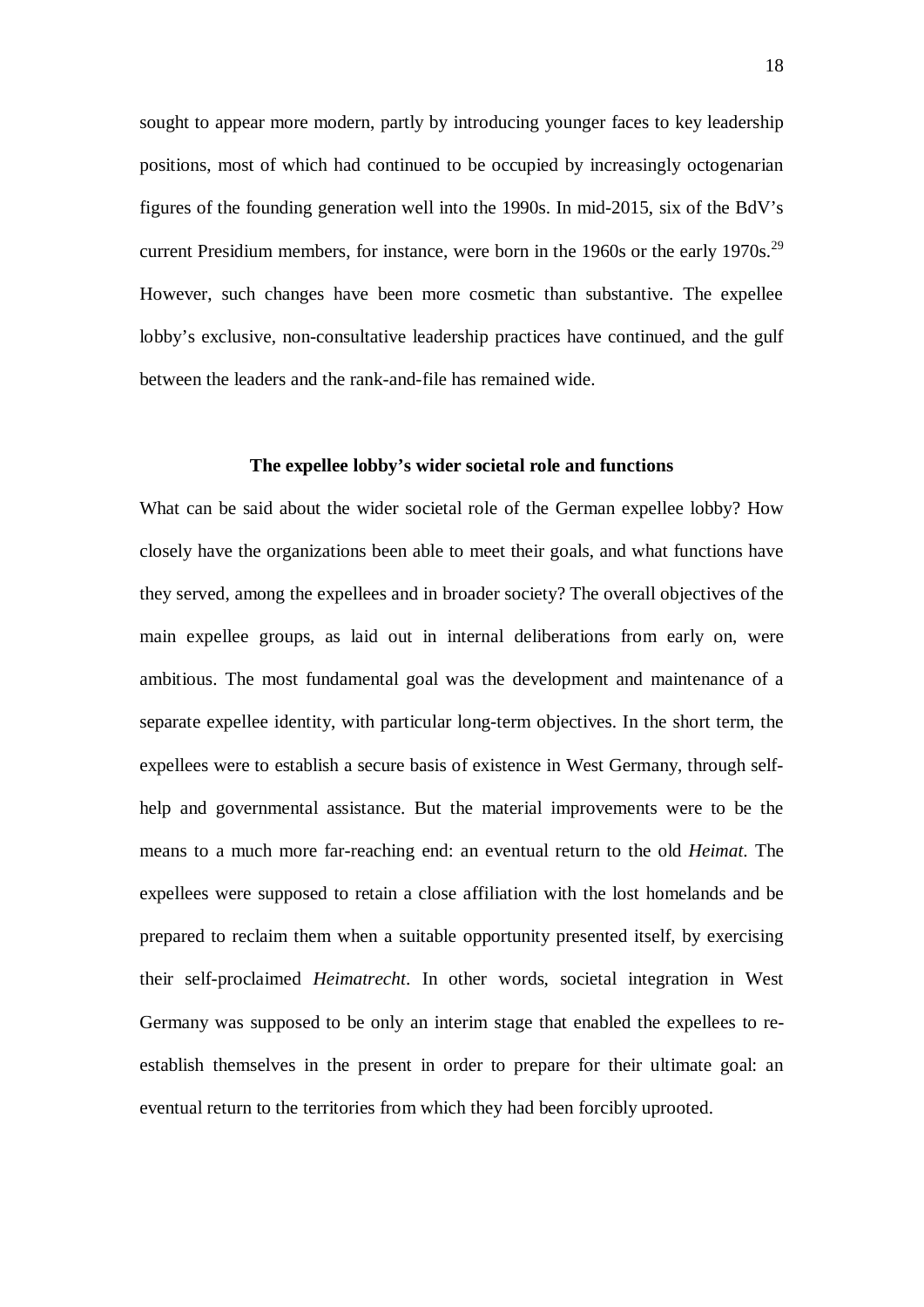These ambitious long-term objectives proved to be a pipe dream. The expellee lobby's efforts to cultivate a lasting, separate identity among its presumed followers failed dramatically. By the mid-1960s at the latest it had become obvious that visions of the old *Heimat* were fading fast in most expellees' minds. Opinion polls showed that a steadily growing majority of the expellees in West Germany had no desire to return to their former homelands.<sup>30</sup> Instead of obsessing about their presumed separate identities and continuing ties to the 'lost German East,' most expellee were increasingly integrated into the Federal Republic and preferred to focus on their lives in the realities of the present. To be sure, the integration process was far from complete. Expellees still typically lagged behind longer-standing residents of western Germany in their living standards, but the gap was closing, particularly for the younger generations, whose members had experienced the old *Heimat* only as small children, or not at all. In the stability of postwar West Germany, everyday routines were taking over, and the process of adjustment to the new circumstances kept advancing a bit further each year.<sup>31</sup> Strong proof of this state of affairs emerged in the early 1970s, when the expellee organizations' attempts to mobilize the expellee 'millions' against the Brandt government's new *Ostpolitik* failed decisively, with the vast majority refusing to heed the call to protest and resist. The long-term result was the relative political marginalization of the expellee groups, broadly similar to that of the *pied-noir* organizations in France, a situation from which they have never really recovered.

The causes of the expellee lobby's failure to meet their ambitious objectives were manifold – and mostly external to the expellee groups themselves. The Federal Republic's singular economic and social trajectory, as embodied in the so-called Economic Miracle and its far-reaching integrative and legitimizing effects, was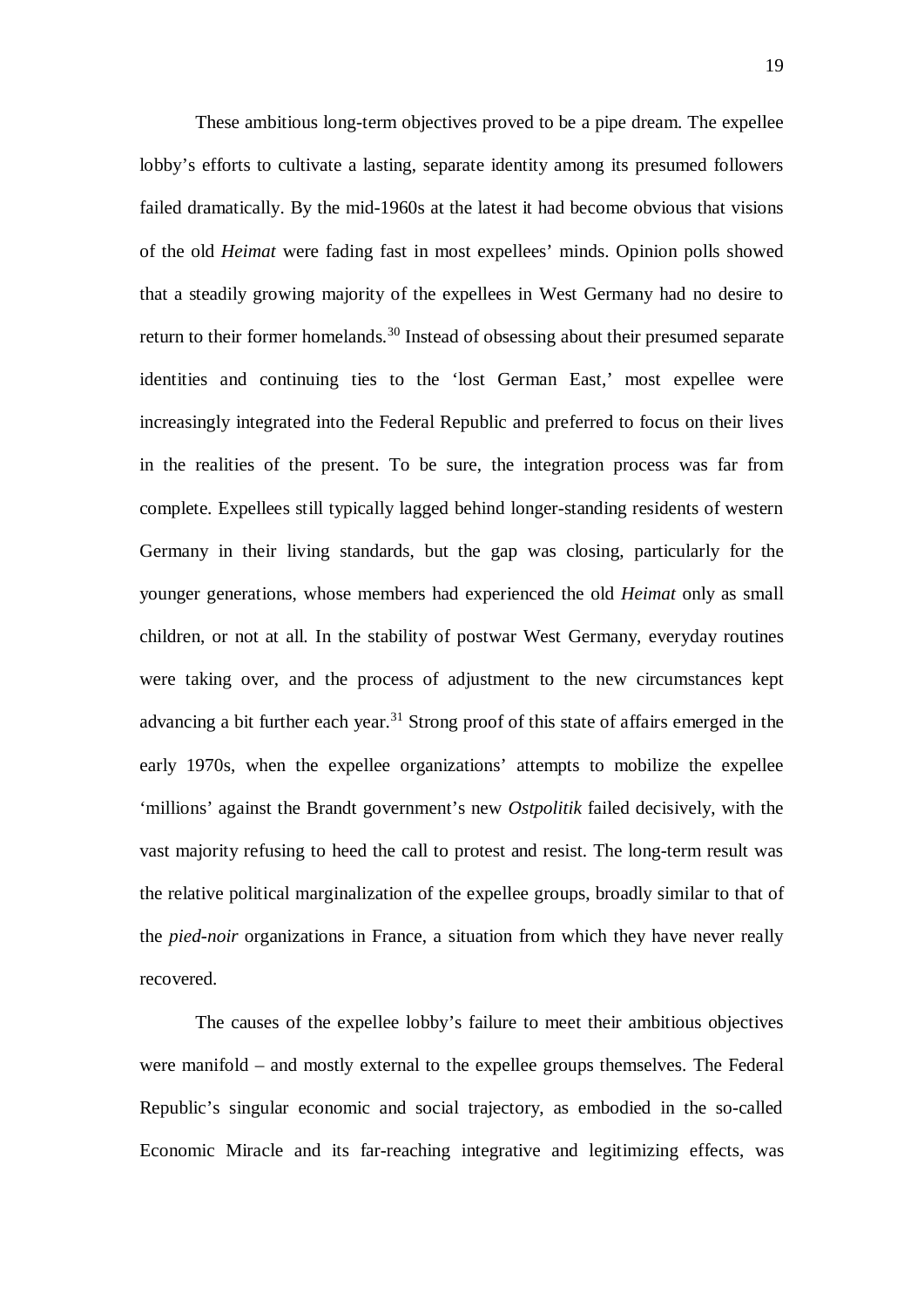undoubtedly the most important factor. A variety of other external forces also made significant contributions: policies pursued by the Allied occupiers and native West German elites; social, generational and attitudinal changes in West German society; the efforts and adjustments of individual expellees; even the simple passage of time. But, paradoxically, the expellee organizations themselves played a major role in undermining their own wider project. In two different contexts, their actions helped to defang the separatist, revisionist potential of their own presumed followers, thereby significantly facilitating the long-term societal integration of rank-and-file expellees. In the final analysis, the West German expellee lobby therefore made its most farreaching societal contribution by unwittingly subverting its own underlying objectives, giving rise to unanticipated consequences.

The first of these contexts was the early postwar period, a time when the emerging West German state still lacked sovereignty and concerns about a mass radicalization of the expellees were widespread. As millions of impoverished, demoralized and homesick expellees eked out a precarious existence, typically facing prejudice and discrimination from the native population, the expellee lobby's rhetoric provided psychological succor for the uprooted newcomers. The prospect of an eventual return to the old homelands, fostered by the expellee lobby's revisionist proclamations, provided a source of hope and motivation for large numbers of expellees. A Silesian woman gave apt expression to the inspiration which this vision of a better future could provide: 'One day we'll return to our land,' she assured an interviewer. 'We all firmly believe that. Until then we don't let ourselves get downhearted.<sup>32</sup> As the hope of a mass expellee exodus also appealed to many native West Germans, who would have been happy to see the backs of unloved strangers amidst overcrowded conditions of scarcity, the rhetoric of the expellee activists helped to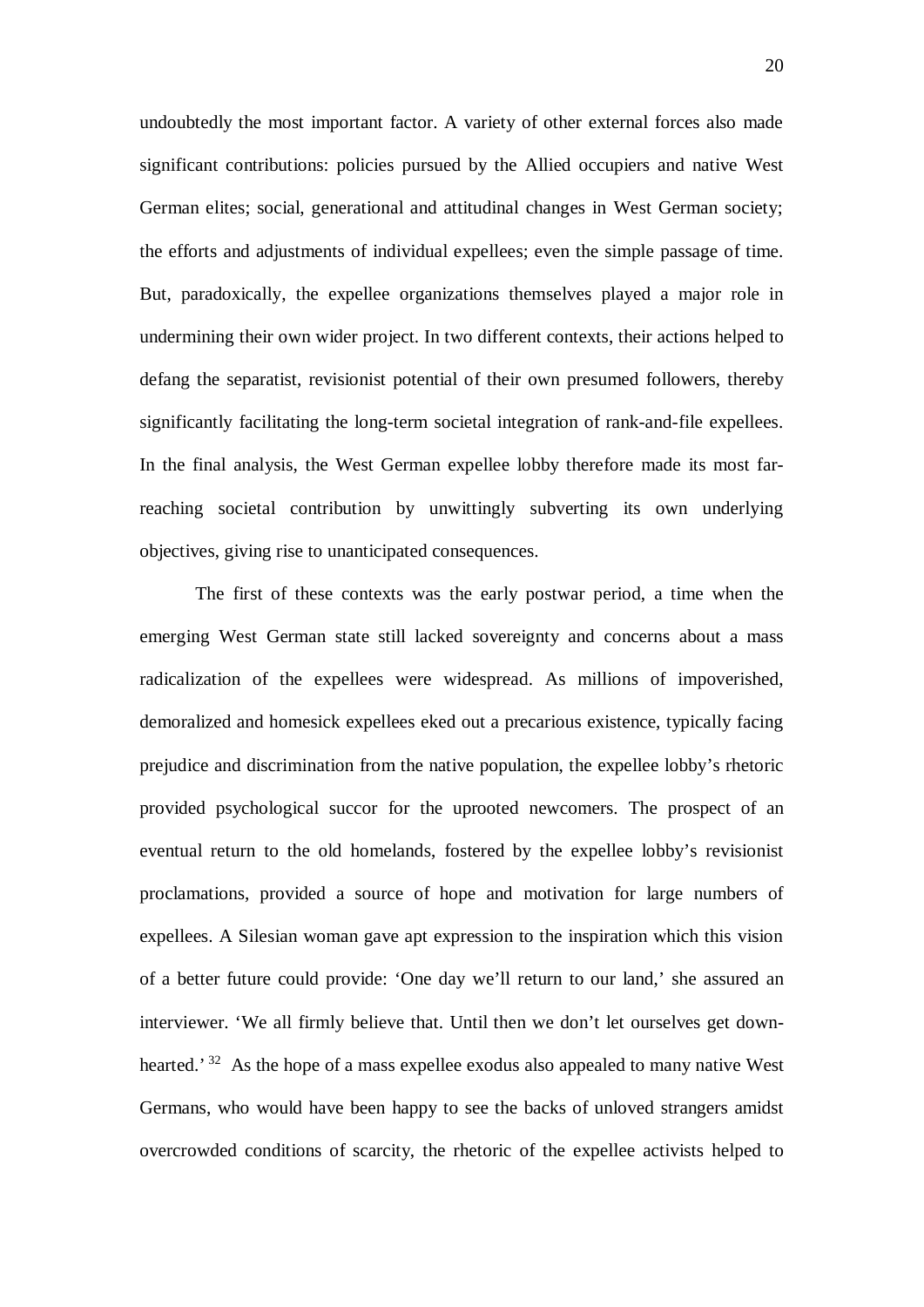defuse social tensions and thereby served the broader interests of postwar reconstruction in western Germany. In the longer term that rhetoric also undermined the revisionist long-term objectives that it was supposed to promote. By building the lost *Heimat* into an idealised, mythical entity and the return to it into a nearmillenarian solution that would fix all imaginable ills, expellee functionaries helped to create a dualistic mindset among their followers. The increasingly distant paradise of the lost homeland contrasted sharply with the realities of daily life in the Federal Republic, and as the years passed, a compartmentalized outlook grew ever more evident among the expellees. While many, at least among the old and middle generations, continued to pay limited, highly ritualised homage to the beloved old *Heimat* at expellee rallies and other in-group events, in their everyday lives a growing majority increasingly accommodated themselves to their surroundings, accepting West Germany as their de facto new *Heimat*.<sup>33</sup> The unrealistic rhetoric of the expellee elites contributed significantly to that outcome.

The second context in which the oratory and actions of the expellee functionaries backfired with similar consequences was the late 1960s. By this time, West German public debates and attitudes about the Nazi past, World War II, and its consequences, including the expulsions and the accompanying border changes, had changed significantly. There was a growing willingness among mainstream political and opinion-making elites, as well as among the population at large, including a rising majority of the expellees, to accept the postwar realities and to view the recent past through an increasingly self-critical lens. However, the main expellee organizations still refused to budge from their hardline stances. In the face of rising public challenges to their established doctrines, they instead added radical-sounding accents to their political repertoire, typically attacking journalists, politicians and other critics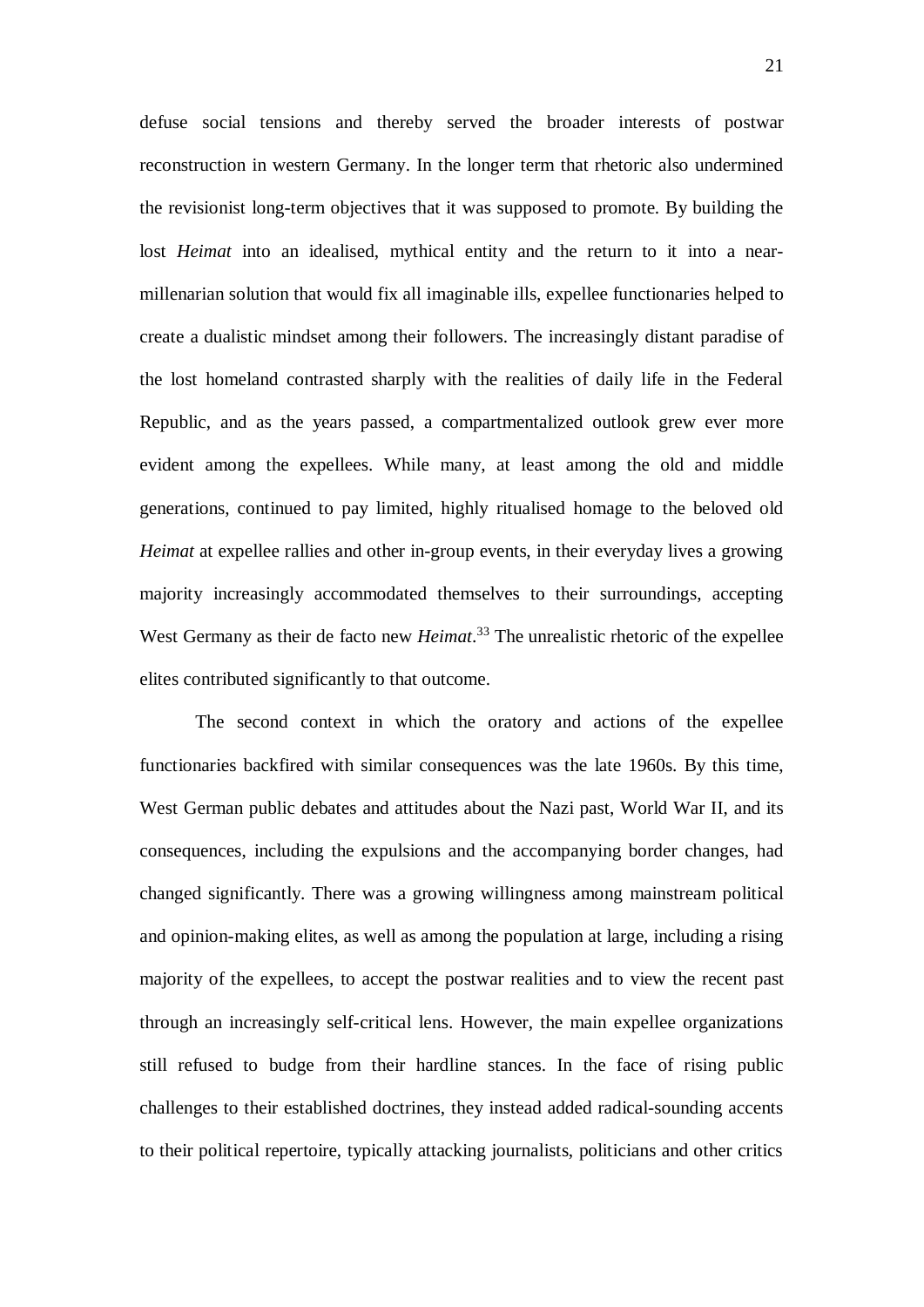with derogatory epithets reminiscent of the destructively polarized political debates of the Weimar era. The ominous-sounding term *Verzichtpolitiker* (abandonment politician) gained particular notoriety as a pejorative employed by expellee activists against politicians deemed hostile to their cause.<sup>34</sup>

Through their inability to adjust to the social, political and attitudinal changes of the 1960s, the expellee organizations again made a positive contribution to expellee integration and broader social stability in West Germany, albeit in a paradoxical fashion: by alienating the majority of the people whom they purported to represent. After having proclaimed for years that a governmental recognition of the territorial status quo in Eastern Europe would provoke massive expellee protests and risk largescale political radicalization, expellee leaders were now forced to recognize that the bulk of their supposed followers refused to conform to such stereotypes. Far from rushing to the barricades to demand continued hardline policies, growing numbers of expellees explicitly rejected the popular legitimacy of their self-proclaimed representatives, publicly accusing them of 'fanaticism' and 'dangerous illusions.'<sup>35</sup> Many others backed away from the organized expellee movement with less fanfare. This trend was evident within the organizations from the mid-1960s. By that time, ranking Silesian leaders admitted in private that 'the mass of the Silesians [did] not belong or no longer belong[ed] to the Homeland Society' and that the level of interest among youth was 'minimal.'<sup>36</sup> Internal Sudeten German records told a similar story, and the general picture within the expellee lobby was one of steady shrinkage, funneled around a hard core of ageing and increasingly embittered devotees.<sup>37</sup> The broader impact of these developments became clear as Willy Brandt's Social-Liberal coalition began to implement its new *Ostpolitik* in the early 1970s. Although expellee activists continued to protest vociferously, most of the public supported the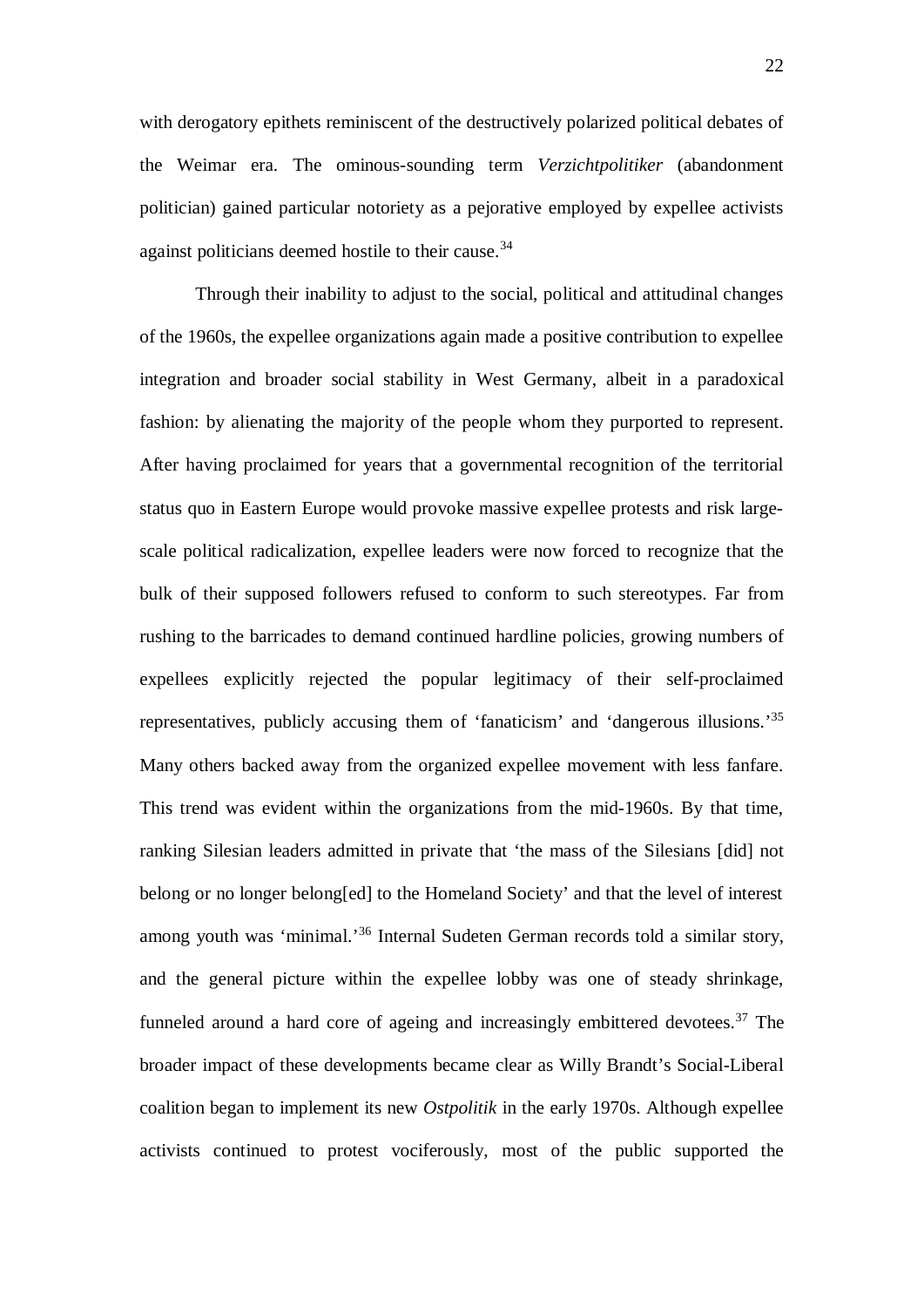government's Eastern policy, and political radicalism remained confined to small fringe groups, even among the expellees. Early postwar fears about the dangerous, destabilizing potential of the expellees had proved unfounded, thanks to a combination of fortuitous factors, one of which had been the unintended long-term societal consequences of the *Vertriebenenverbände* and their political activities. Despite all their internal divisions, hidden agendas, and problems of legitimacy and representativeness, the expellee organizations' most far-reaching and lasting societal function had been to undermine the potential dangers inherent in the millions of German expellees, albeit unwittingly and even unwillingly.

<sup>3</sup> Pertti Ahonen, After the Expulsion: West Germany and Eastern Europe, 1945-1990 (Oxford, 2003), 28-29; Matthias Stickler, "*Ostdeutsch heiβt Gesamtdeutsch": Organisation, Selbstverstȁndnis und heimatpolitische Zielsetzungen der deutschen Vertriebenenverbȁnde 1949-1972* (Düsseldorf, 2004), 33-69.

<sup>&</sup>lt;sup>1</sup> See, for instance, Spiegel Online, including "Einigung mit Vertriebenenverband: Sieg der Unvernunft," February 11, 2010, http://www.spiegel.de/politik/deutschland/einigung-mitvertriebenenverband-sieg-der-unvernunft-a-677350.html, accessed April 30, 2015.

<sup>&</sup>lt;sup>2</sup> Sylvia Schraut, "Die westlichen Besatzungsmächte und die deutschen Flüchtlinge," in Dierk Hoffmann and Michael Schwartz, eds., *Geglückte Integration? Spezifika und Vergleichbarkeit der Vertriebenen-Eingliederung in der SBZ/DDR* (Munich, 1999), 33-46.

<sup>&</sup>lt;sup>4</sup> Ahonen, *Expulsion*, 29-37; Stickler, "Ostdeutsch", 33-69.

<sup>5</sup> See Hans W. Schoenberg, *Germans from the East: A Study of Their Migration, Resettlement and Subsequent Group History since 1945* (The Hague, 1970), 37.

<sup>6</sup> The estimates are from Schoenberg, *Germans*, 94-5, 316.

<sup>7</sup> Ibid., 316-7.

<sup>8</sup> Ibid., 318.

<sup>&</sup>lt;sup>9</sup> Stickler, "Ostdeutsch", 69-97.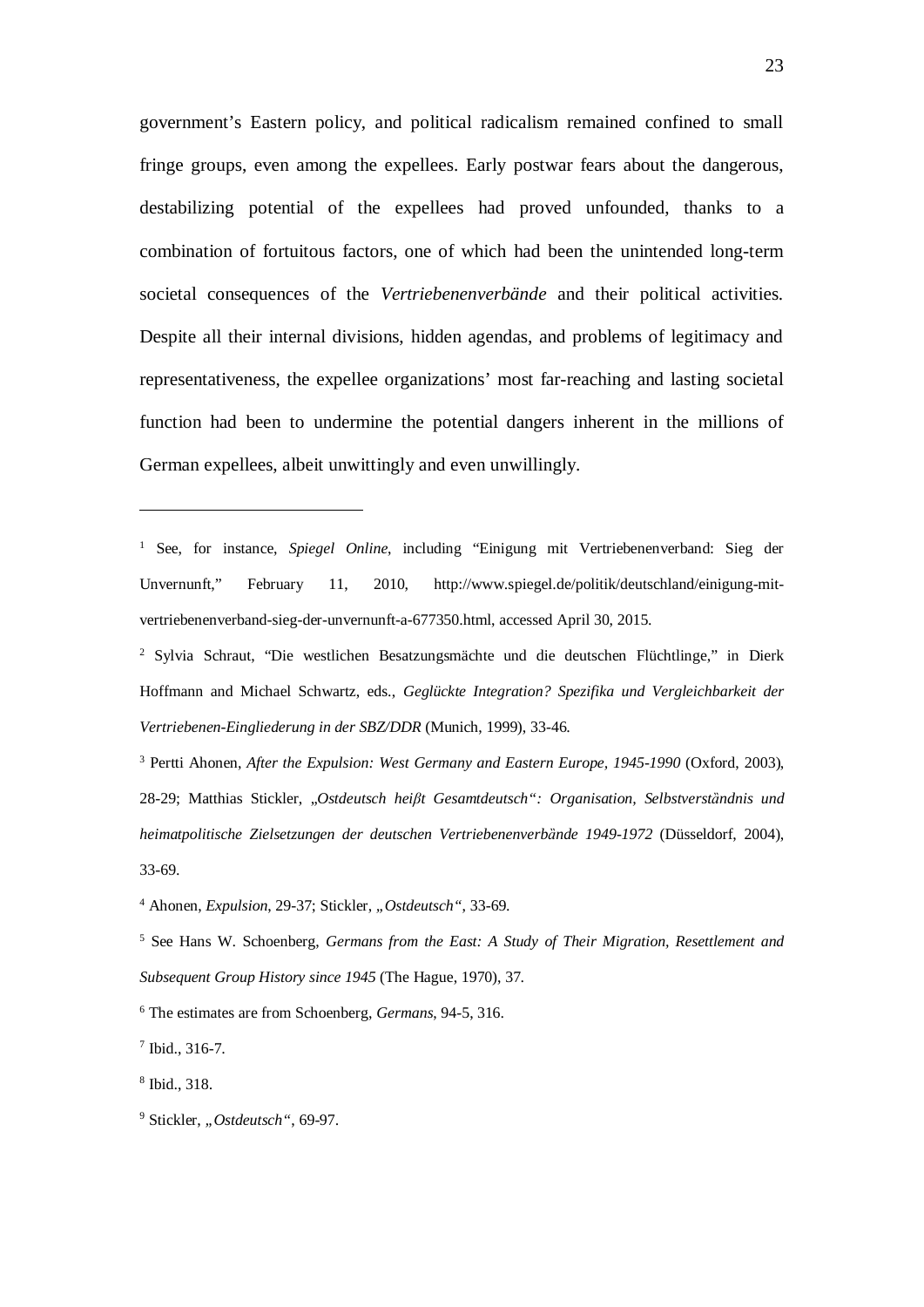<sup>10</sup> Minutes of the SPD's Arbeitsausschuss für Vertriebene, Flüchtlinge und Kriegsgeschädigte, December 5, 1957, Archiv der sozialen Demokratie der Friedrich-Ebert-Stiftung (AdsD), Bonn: BT-Fraktion, 4. WP, 327.

<sup>11</sup> Linus Kather, *Die Entmachtung der Vertriebenen*, 2 vols. (Munich, 1964-1965).

<sup>12</sup> Reinhold Schillinger, *Der Entscheidungsprozess beim Lastenausgleich, 1945-1952* (St. Katharinen, 1985).

<sup>13</sup> Rat der Südostdeutschen, "Bericht über die Tagung der Delegierten am 23./24. Juli 1955," Sudetendeutsches Archiv (SDA), Munich: NL Lodgman, XI-93.

<sup>14</sup> "Die außenpolitische Linie der Sudetendeutschen Landsmannschaft," *VdL-Informationen*, May 10, 1954: 3.

<sup>15</sup> Ahonen, *Expulsion*, 48-51, 172-5, 194-200.

<sup>16</sup> Pertti Ahonen, "German Expellee Organizations: Between Revisionism and Reconciliation," *Archiv für Sozialgeschichte* 45 (2005): 353-72, here 364.

<sup>17</sup> Richard Eberle, "The Sudetendeutsche in West German Politics, 1945-1973," Ph.D. dissertation, University of Utah, 1986, 111-21.

<sup>18</sup> Ahonen, "Organizations", 366-8.

<sup>19</sup> Mathias Beer, "Flüchtlinge – Ausgewiesene – Neubürger – Heimatvertriebene: Flüchtlingspolitik und Flüchtlingsintegration in Deutschland nach 1945, begriffsgeschichtlich betrachtet," in Mathias Beer, Martin Kintzinger, and Marita Krauss, eds., *Migration und Integration. Aufnahme und Eingliederung im historischen Wandel* (Stuttgart, 1997), 145-67.

<sup>20</sup> Michael Schwartz, *Vertriebene und "Umsiedlerpolitik": Integrationskonflikte in den deutschen Nachkriegs-Gesellschaften und die Assimilationsstrategien in der SBZ/DDR 1945 bis 1961* (Munich, 2004).

<sup>21</sup> Isabel Heinemann, ""Volksdeutsche" Umsiedler in Deutschland und in von Deutschland besetzten Gebieten im zweiten Weltkrieg," in Klaus J. Bade et al., eds., *Enzyklopädie Migration in Europa. Vom 17. Jahrhundert bis zur Gegenwart* (Paderborn, 2007), 1081-87, here 1082-3.

<sup>22</sup> See Bernadetta Nitschke, *Vertreibung und Aussiedlung der deutschen Bevölkerung aus Polen 1945 bis 1949* (Munich, 2003).